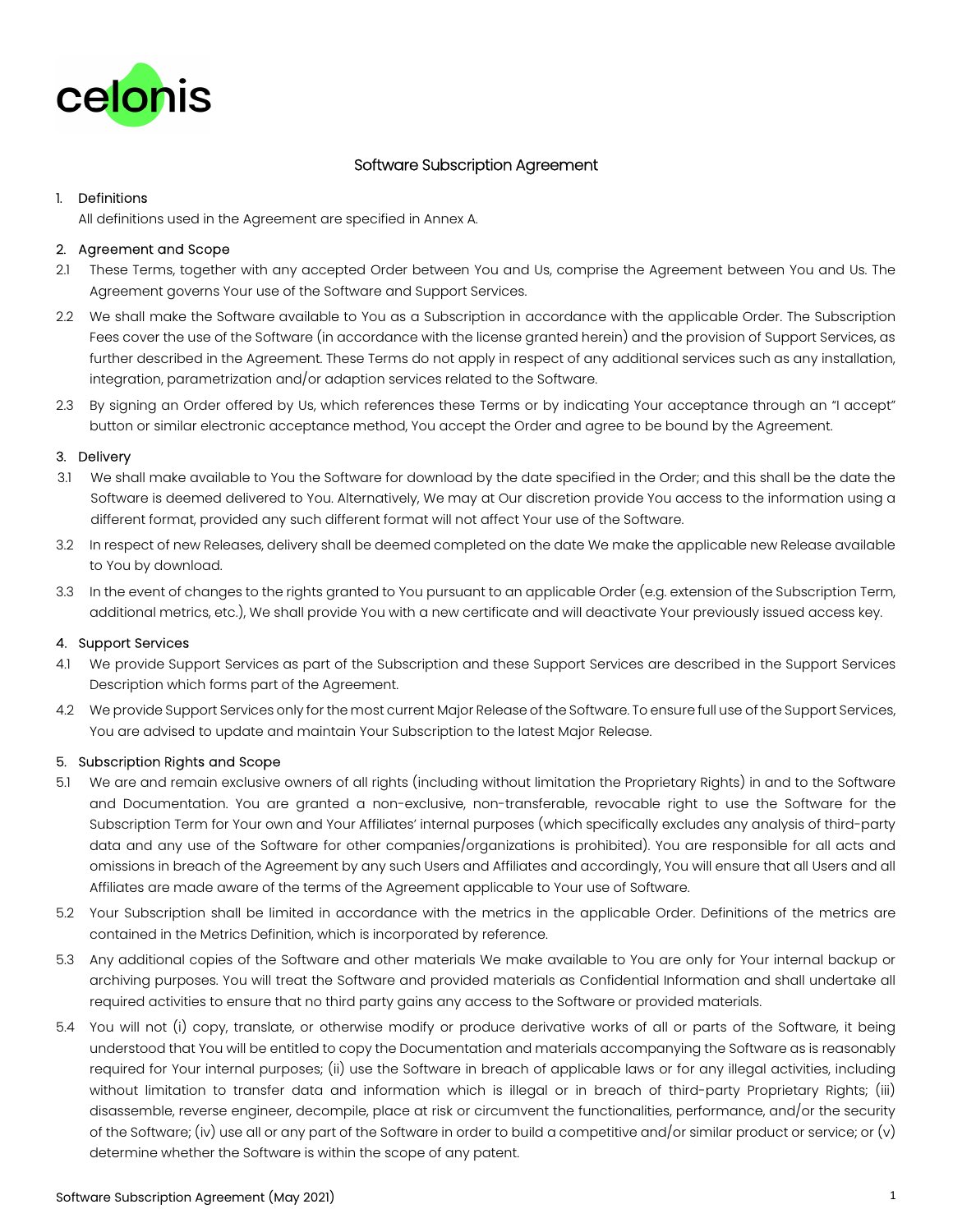- 5.5 You will be liable to us for any damages incurred due to the unauthorized use of the Software, source code, or other materials provided by Us, including without limitation, any continued use of the Software outside the Subscription Term and any provision of the Software, source code, or other materials to unauthorized third parties.
- 5.6 We may audit Your use of the Software within the limitations of Your Subscription at Our own cost by providing You with seven (7) days' prior written notice. We may ask a qualified third party, who will be obliged to maintain confidentiality, to perform the audit. You shall keep complete and accurate records to permit an accurate assessment of Your compliance with Your Subscription. You guarantee that all access rights, documents, information, materials, employees and other required information will promptly be made available to Us in advance and free of charge to allow Us to conduct the audit. If the audit reveals that You have used the Software beyond the scope of Your Subscription, You will pay all applicable Subscription Fees for such overuse in accordance with Our then-current price list together with Our costs associated with the audit, within thirty (30) days of Our notice. Our acceptance of any payment shall be without prejudice to any other rights or remedies We may have under these Terms, the Order or applicable law.

### 6. Fees and Payment

- 6.1 Where your Order is directly with Celonis,
	- i. (a) We will invoice the Subscription Fees annually in advance; and (b) unless otherwise agreed upon in the Order, all payments are due in full without deduction or set-off within 30 (thirty) days of the date of Our invoice.
	- ii. The Subscription Fees are non-refundable and do not include Taxes and You are responsible for all Taxes. If We are required to pay Taxes based on the Software provided under these Terms, then such Taxes shall be billed to and paid by You. If a deduction or withholding is required by law, You shall pay such additional amount and will ensure that the net amount received by Us equals the full amount which We would have received had the deduction or withholding not been required. This Section shall not apply to Taxes based on Our income.
	- iv. Without prejudice to any other rights We may have, if We have not received payment for any overdue invoices, We may charge You interest at the rate of 1% per month or lesser if such amount is required by applicable law on any overdue sums from the due date until the date of receipt of payment by Us (inclusive).
	- v. We shall be entitled to adjust the Subscription Fees with effect from Your next Renewal Term. Where We increase the Subscription Fees, such increase shall not exceed 7%. Unless otherwise agreed between You and Us, if You are renewing directly with Celonis a Subscription originally purchased through an Authorized Reseller, then the Subscription Fees for Your initial Renewal Term with Us will be at Our then-prevailing Subscription Fees for the subject Software.
- 6.2 If Your Subscription is purchased through an Authorized Reseller, We may, upon written notice, suspend Your right to use the Subscription in the event We fail to receive payment for such Subscription or We confirm that You have not paid the Authorized Reseller for such Subscription.

### 7. Customer Data; Data Protection

- 7.1 You own all right, title and interest in and to Customer Data and shall have sole responsibility and liability for (i) the legality, appropriateness, and integrity of Customer Data; (ii) the completeness, reliability, accuracy and quality of Customer Data; (iii) obtaining and maintaining all necessary licenses and consents required to use Customer Data, if any; and (iv) Your entering of Customer Data into the Software. You acknowledge that (i) We will not be held responsible in any way for any Proprietary Right or other rights' infringement or violation or the violation of any applicable laws, arising or relating to such Customer Data and/or communications; and (ii) that any Personal Data contained in Customer Data has been collected and is maintained in compliance with applicable Data Protection Laws.
- 7.2 Each party shall, in connection with the exercise of its rights and the performance of its obligations under the Agreement, comply with all applicable Data Protection Laws. To the extent that We process any such Personal Data in the provision of the Software or Support Services, the Data Processing Agreement in Annex B shall apply.

### 8. Term and Termination

8.1 Your Subscription commences on the effective date of the Order unless otherwise specified therein. Your Subscription continues for the Initial Subscription Term stated in the Order. Thereafter, the Subscription will automatically renew for successive periods of 12 months (each a "Renewal Term") unless a party gives 30 days' prior written notice to the other party of its intention not to renew the Subscription. Unless otherwise agreed in the applicable Order, Your Subscription may only be terminated in accordance with Section 8.2.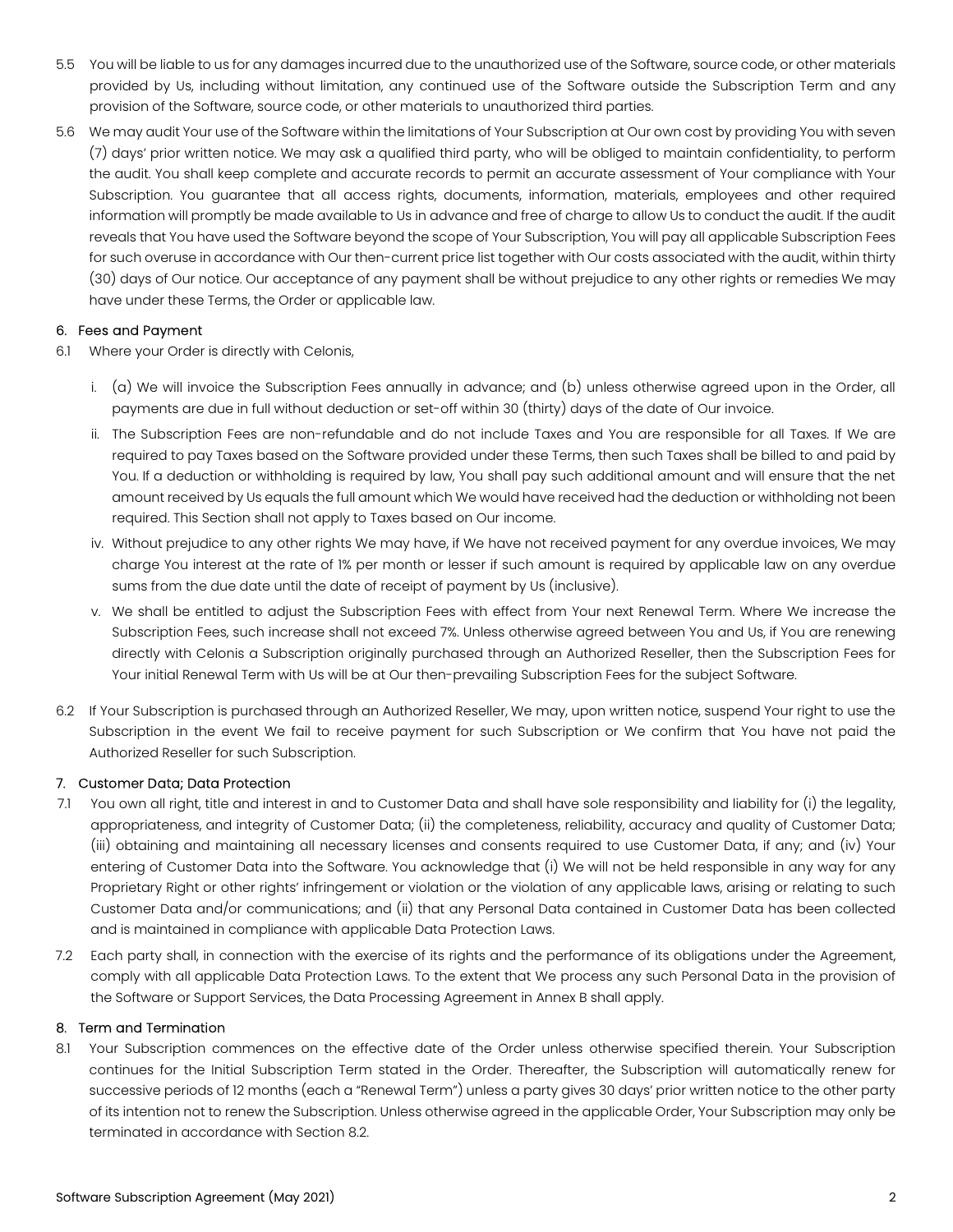- 8.2 Without prejudice to any other rights or remedies to which We or You may be entitled, either party may terminate an Order, Subscription or this Agreement without liability to the other at any time with immediate effect upon written notice if the other party:
	- a is in material breach of any of its obligations under the Agreement or an Order and, in the case of a breach which is capable of remedy, fails to remedy such breach within thirty (30) days of notice of the breach; or
	- b voluntarily files a petition under bankruptcy or insolvency law; has a receiver or administrative receiver appointed over it or any of its assets; passes a resolution for winding-up) or a court of competent jurisdiction makes an order to that effect; becomes subject to an administration order; enters into any voluntary arrangement with its creditors; ceases or threaten to cease to carry on business; or is subject to any analogous event or proceeding in any applicable jurisdiction.
- 8.3 Termination of any Order shall have no effect on any other Order under this Agreement.
- 8.4 On termination of Your Subscription or this Agreement for any reason, You shall cease use of the Software and copies thereof and, at Your choice, either (i) delete them from all Your equipment and storage media and certify to Us in writing that you have done so; or (ii) return these items to Us.

### 9. Limited Warranties

- 9.1 Subject to limitations in this Section, We warrant that the Software and any Releases shall substantially perform as specified in the Documentation during the Subscription Term, when used in accordance with the terms of the Agreement. Support Services will be rendered with due care, skill and ability, and in accordance with recognized standard of good practice.
- 9.2 We do not warrant any specifications other than those set out in the Documentation, including without limitation statements made in presentations of the Software, Our public statements or advertising campaigns. Any warranty other than the limited warranty set out in Section 9.1 must be made in writing and confirmed by Us. You acknowledge and are aware that, in accordance with the current state of technology, the Software can never be fully error-free, or operate entirely without interruption.
- 9.3 We particularly do not warrant:
	- a against problems caused by Your use of the Software with any third-party software, misuse, improper testing, unauthorized attempts to repair, modifications or customizations to the Software by You or any other cause beyond the range of the intended use of the Software;
	- b against any Malware, data breaches and data losses which could not have been avoided by adequate, state-of-the art security in accordance with Our then-current security practices; or
	- c that the Software will achieve Your intended results, nor that the Software have been developed to meet Your individual requirements.
- 9.4 During the Subscription Term, if the Software do not conform with the warranty provided in Section 9.1, We will at Our expense correct any such non-conformance or provide You with an alternative means of accomplishing the desired performance. If We cannot reasonably make such correction or substitution, then We may, in Our sole discretion, refund You any prepaid fees covering the remainder of the Subscription Term for the affected Software and terminate Your use of the affected Software for which You have received the refund. Such correction, substitution or refund constitutes Your sole and exclusive remedy, and Our sole and exclusive liability for any breach of the warranty.
- 9.5 Warranty claims asserted under one Order shall have no effect on any other Orders or other contracts that are in place between You and Us.
- 9.6 To the maximum extent permitted by applicable law, the warranties and remedies provided in this Section 11 are exclusive and in lieu of all other warranties, express, implied or statutory, including warranties of merchantability, accuracy, correspondence with description, fitness for a purpose, satisfactory quality and non-infringement, all of which are, to the maximum extent permitted by applicable law, expressly disclaimed by Us, Our Affiliates, sub-contractors and suppliers.
- 9.7 You agree that Your purchase of the Software is not contingent on the delivery of any future functionality or features, or dependent on any oral or written public comments, statements or representations We made regarding future functionality or features.

#### 10. Intellectual Property Indemnity

10.1 Subject to the Sections 10.3 and 10.4, We undertake at Our own expense to defend You or, at Our option, to settle any thirdparty claim or action brought against You alleging that Your use of the Software (or any part thereof) in accordance with the terms of the Agreement infringes the Proprietary Rights of a third party in the Territory ("Infringement Claim") and shall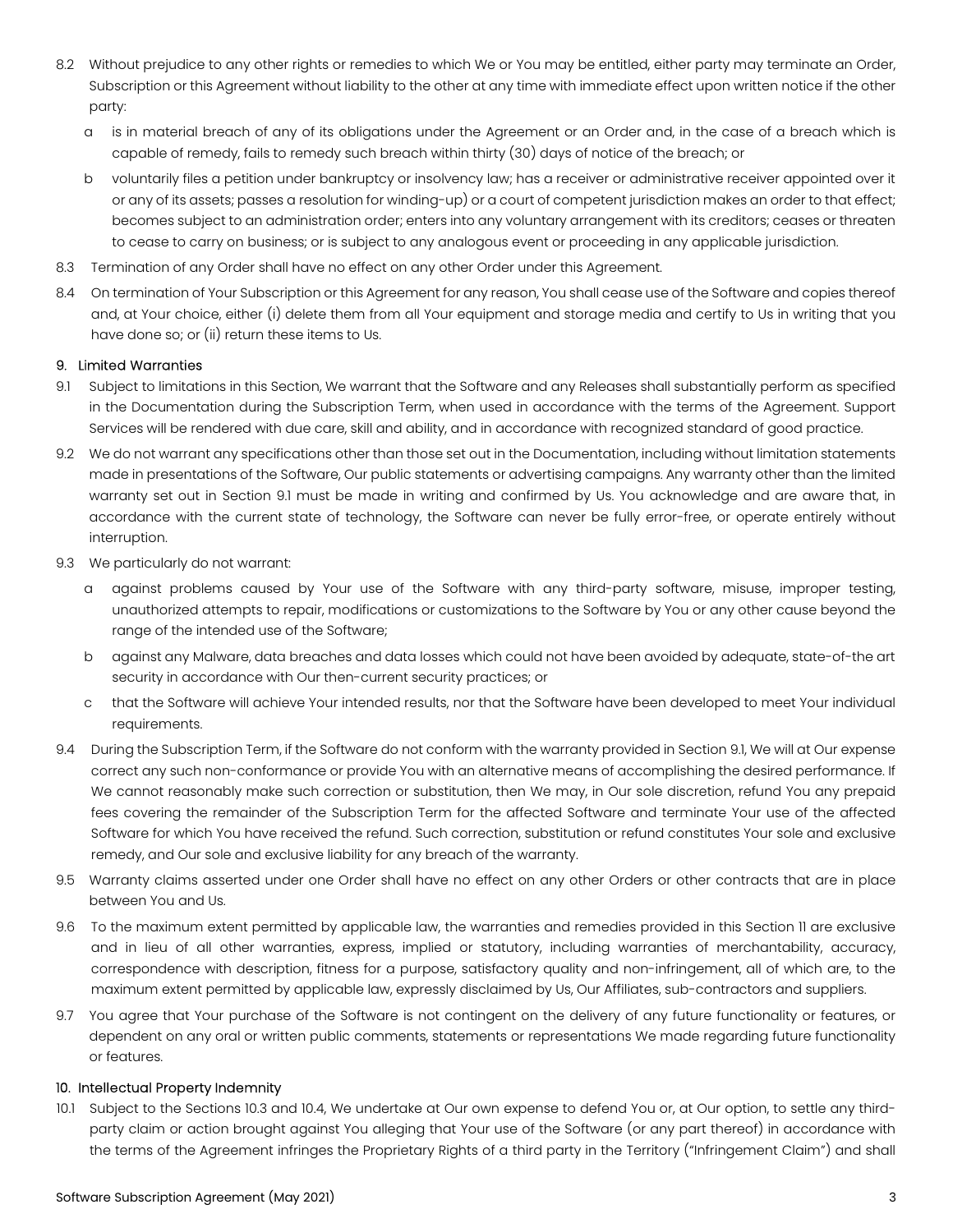be responsible for any damages awarded against You or agreed upon in settlement by Us as a result of or in connection with any such Infringement Claim.

10.2 Subject to Sections 10.3 and 10.4, in the event of an Infringement Claim, We shall, at Our sole option and expense, (i) modify the infringing Software so that they cease to be infringing without loss of substantial functionality; (ii) replace the infringing portion of the Software with non-infringing software; or (iii) procure a license to enable You to legally continue using the Software

If We do not provide You with one of the options above, We may, at Our sole discretion, terminate Your Order for the affected Software with immediate effect and reimburse You any prepaid Fees covering the remainder of the Subscription Term and either take back the infringing Software to the extent possible or require You to remove or delete it.

### 10.3 We shall only be liable for any Infringement Claim provided You:

- a provide Us with prompt written notice of the Infringement Claim;
- b do not enter into any settlement of the Infringement Claim without Our prior written consent; and do not undertake any other action in response to any Infringement Claim that is prejudicial to Our rights;
- c permit Us to exclusively control the defence, negotiations and any settlement of the Infringement Claim;
- d provide Us with reasonable information and assistance for the Infringement Claim; and
- e use all commercially reasonable efforts to mitigate against any of Your losses, damages or costs related to the Infringement Claim.
- 10.4 We shall not be liable to You for Infringement Claims where the infringement is caused by:
	- a unauthorized changes You have made or that have been made on Your behalf to the Software or output thereof;
	- b Your use of the Software or output thereof outside the scope of the Agreement, Your Subscription, the applicable Order or the materials accompanying the Software.
- 10.5 This Section constitutes Your exclusive remedy and Our entire liability with respect to Infringement Claims.

### 11. Limitation of Liability

- 11.1 Subject to Section 11.4, Our aggregate liability to You for or in respect of any loss or damage suffered by You under or in connection with the Agreement (whether due to breach of contract, tort (including negligence) or otherwise) shall be limited to the total amount of Subscription Fees payable in the twelve (12) months preceding the date of the event for which the liability arises.
- 11.2 To the maximum extent permitted by applicable law and subject to Section 11.4, in no event will We be liable for special, consequential, incidental, or other indirect damages, including, but not limited to, loss of profits, anticipated savings, business opportunity, goodwill, loss of revenue, , or costs of procurement of substitute goods or services arising out of the Agreement, however caused and under any theory of liability (including contract, tort, negligence or otherwise), even if We have been advised of the possibility of such damages.
- 11.3 We both acknowledge that the Fees are based in part on the limitations in this Section.
- 11.4 The limitations in this Section shall not apply to Our IP indemnification obligations under Section 10; liability for death or personal injury caused by Our negligence or that of Our officers, employees, contractors or agents; fraud or fraudulent misrepresentation; or any other liability which cannot be limited or excluded by applicable law.
- 11.5 You acknowledge and agree that You shall be responsible for producing back-ups of your Data.

### 12. Confidentiality

12.1 Each party retains all rights in its Confidential Information. Both parties undertake to treat as confidential all of the other party's Confidential Information acquired before and in connection with performance of the Agreement and to use such Confidential Information only to perform the Agreement. Confidential Information shall not be reproduced in any form except as required to accomplish the intent of the Agreement. Any reproduction of Confidential Information of the other party shall contain any and all confidential or proprietary notices or legends which appear on the original. With respect to the Confidential Information of the other party, each party: (a) shall take all those steps the receiving party takes to protect its own similar proprietary and Confidential Information, which shall not be less than a reasonable standard of care to keep all Confidential Information strictly confidential; and (b) shall not disclose any Confidential Information of the other to any person other than those Representatives whose access is necessary to enable it to perform the Agreement and who are obliged to maintain confidentiality to a similar extent as provided herein. Each party will be responsible for its Representatives' compliance with the provisions of this Section. The parties each shall have the right to provide the Authorized Reseller with this Agreement.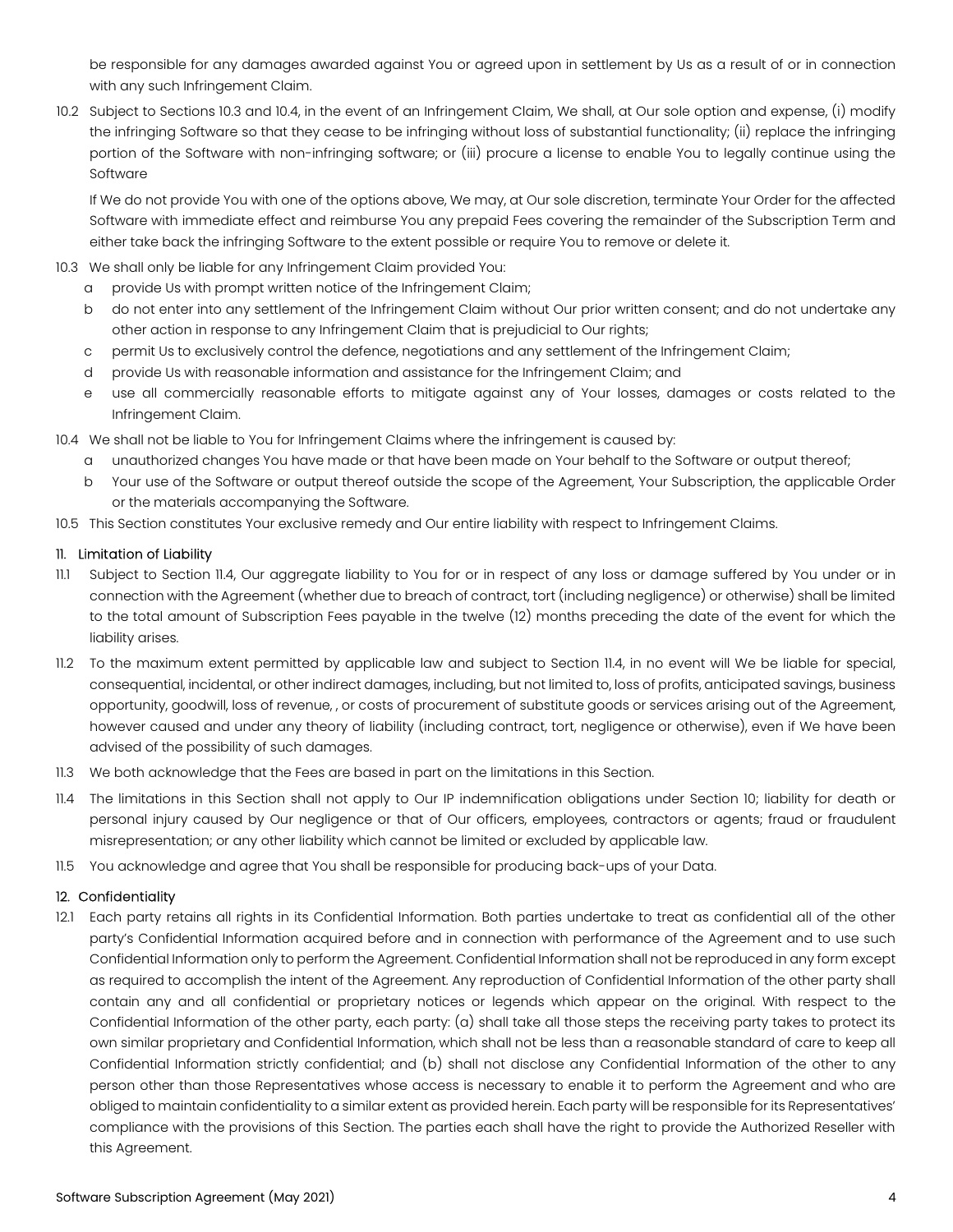- 12.2 A party which becomes aware of a suspected or actual breach of confidentiality, misuse or unauthorized dissemination relating to the other party's Confidential Information shall inform the other party in writing without undue delay.
- 12.3 Section 12.1 shall not apply to any Confidential Information that: (a) is independently developed by the receiving party without reference to the disclosing party's Confidential Information, (b) is lawfully received free of restriction from a third party having the right to furnish such Confidential Information; (c) has become generally available to the public without a contractual breach by the receiving party; (d) at the time of disclosure, was known to the receiving party free of restriction; (e) the disclosing party has agreed in writing to be free of such restrictions; or (f) has to be disclosed pursuant to statutory law or court, administrative or governmental order. In such event, the receiving party shall inform the disclosing party of the applicable provision or order without undue delay, to the extent legally possible, in order to enable the disclosing party to seek legal protection or otherwise prevent or limit disclosure of the Confidential Information.
- 12.4 Upon request, the receiving party shall destroy or return to the disclosing party all materials containing any of the Confidential Information and any copies or derivatives prepared therefrom. However, this obligation to return or destroy Confidential Information shall not apply to copies of electronically-exchanged Confidential Information made as a matter of routine information technology backup and to Confidential Information or copies thereof which must be stored by the receiving party according to provisions of mandatory law, provided that such Confidential Information or copies thereof shall remain subject to the confidentiality obligations under this Agreement.
- 12.5 The obligations in this Section shall, with respect to each disclosure of Confidential Information, apply for a period of 5 (five) years from its first disclosure, provided, however, that trade secrets shall be protected until they are no longer trade secrets under applicable law.

### 13. Feedback

- 13.1 You may, at Your sole discretion, provide Your input regarding the Software, products, services, business or technology plans, including, without limitation, comments or suggestions regarding the possible creation, modification, correction, improvement or enhancement of the Software, products and/or services, or input as to whether You believe Our development direction is consistent with Your own business and IT needs (collectively "Feedback"). We shall be entitled to use Feedback for any purpose without notice, restriction or remuneration of any kind to You and/or Your Representatives.
- 13.2 You acknowledge that any information that We may disclose to You related to the Software, Our other products, services, business or technology plans, under an Order or otherwise, is only intended as a discussion of possible strategies, developments, and functionalities of Our products or services and is not intended to be binding on Us regarding any particular course of business, product strategy, and/or development.

#### 14. General Provisions

- 14.1 Sub-contracting. We may subcontract all or part our obligations under the Agreement to a qualified third party. We may also at any time involve any of Our Affiliates and successors in business as sub-contractors under this Agreement In such event, We will be liable for any such sub-contractors used in the performance of Our obligations under the Agreement.
- 14.2 Assignment. Except as permitted herein, neither party may assign the Agreement, in whole or in part, without the prior written consent of the other, not to be unreasonably withheld. Any attempt by either party to assign or transfer the Agreement without the prior written consent of the other will be null and void. Notwithstanding the foregoing, We may at any time upon notice to You assign or otherwise transfer Our rights and obligations under the Agreement to any of Our Affiliates or successors in business.
- 14.3 Independent Contractors. The relationship between You and Us is that of independent contractors. The Agreement does not create a partnership, franchise, joint venture, agency, fiduciary, employment or any such similar relationship between You and Us.
- 14.4 Governing Law. The Agreement shall be governed by the laws of England and Wales and the parties submit to exclusive jurisdiction of the English courts in London, England. The United Nations Convention on the International Sale of Goods (CISG) shall not apply.
- 14.5 Amendments. Any amendments or additions to the Agreement must be made in writing and executed by duly authorized representatives of both parties.
- 14.6 Entire Agreement. These Terms, together with any Order between You and Us, constitute the entire agreement between the parties with respect to the subject matter hereof and supersedes all prior agreements between the parties, whether written or oral, relating to the same subject matter. In the event of any inconsistencies between these Terms and an Order between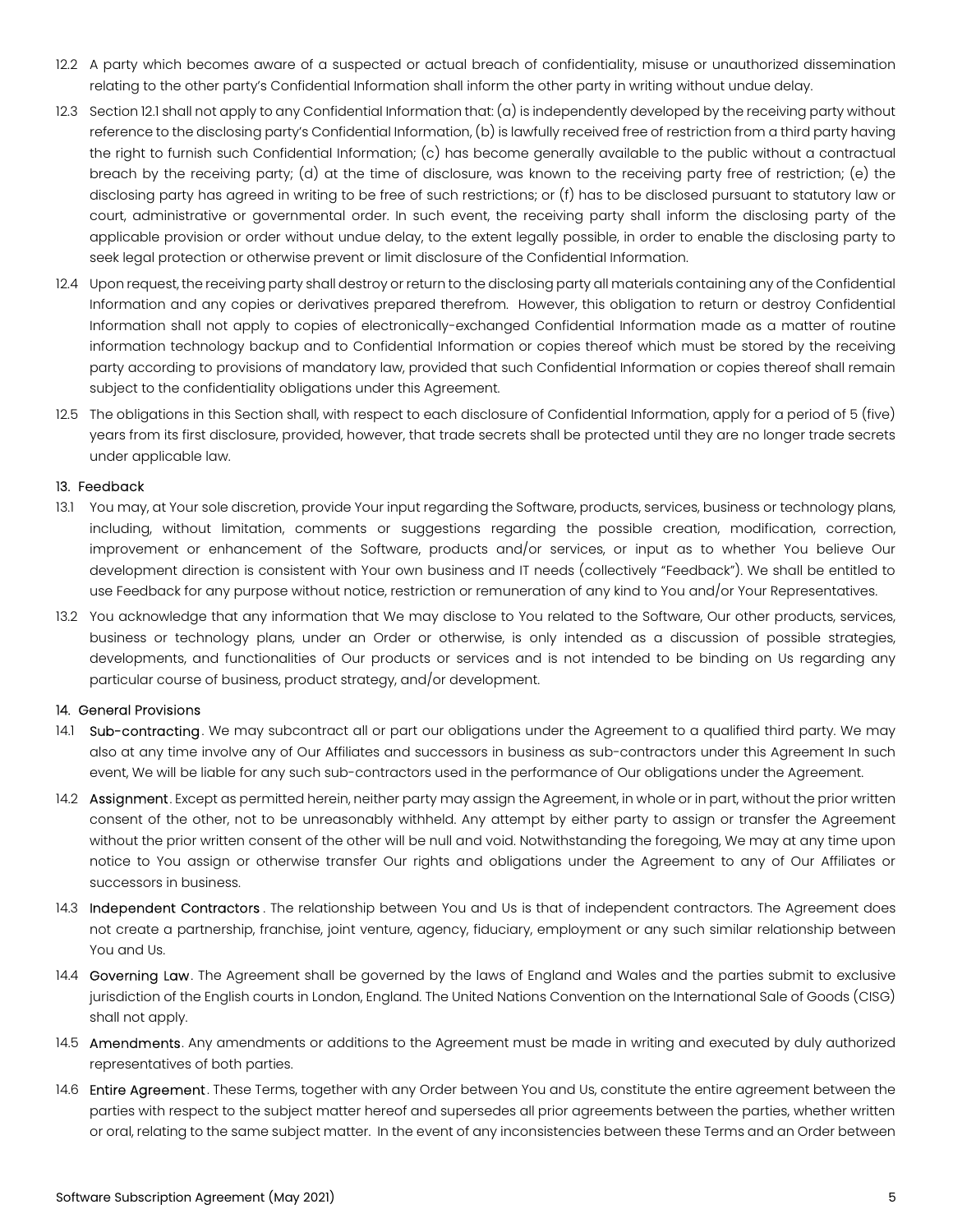You and Us, the Order shall take precedence over these Terms. Any purchase order, purchasing terms, general terms of business or other document issued by You for administrative convenience only and will not be binding on Us.

- 14.7 Severability. Should parts of the Agreement be or become invalid, this shall not affect the validity of the remaining provisions of the Agreement, which shall remain unaffected. The invalid provision shall be replaced by the parties with such term which comes as close as possible, in a legally permitted manner, to the commercial terms intended by the invalid provision.
- 14.8 No Waiver. No waiver by either party of any breach or default or exercise of a right of a party under the Agreement shall be deemed to be a waiver of any preceding or subsequent breach or default or exercise of a right.
- 14.9 Export Control and Compliance with Laws . The Software is subject to the export control laws of various countries, including without limit the laws of the United States and Germany. You agree that You will not submit the Software to any government agency for licensing consideration or other regulatory approval without Our prior written consent, and will not export the Software to countries, persons or entities prohibited by such laws. You are also responsible for complying with all applicable legal regulations of the country where You are registered, and any foreign countries with respect to the use of Software by You and Your Affiliates.
- 14.10 Third Party Rights. A person who is not a party to the Agreement under the Contracts (Rights of Third Parties) Act 1999 (the "Act") has no rights to enforce, or to enjoy the benefit of, any term of this Agreement but this does not affect any right or remedy of a third party which exists or is available apart from the Act or that is expressly provided for under this Agreement.
- 14.11 Notices. Except as otherwise specified in the Agreement, all notices hereunder shall be in writing and shall be deemed to have been given upon: (i) personal delivery, (ii) two business days after sending by e-mail. E-mails to Us shall be directed CFO/Legal at (cfo@celonis.com), and e-mails to You shall be addressed to the administrative contact designated in Your Order. Notices relating to an Infringement Claim under Section 10 must be sent by registered mail and e-mail.
- 14.12 Force Majeure. Neither party shall be in breach of its obligations under this Agreement (other than payment obligations) or incur any liability to the other party for any delay or failure to perform its obligations hereunder if and to the extent such delay or nonperformance is caused by a Force Majeure Event. The party affected by the Force Majeure Event shall: (i) promptly inform the other party of such delay or nonperformance; (ii) use commercially reasonable efforts to avoid or remove the underlying cause of the delay or nonperformance; and (iii) resume performance hereunder as soon as reasonably practical following the removal of the Force Majeure Event.
- 14.13 Surviving Provisions. The terms which by their nature are intended to survive termination or expiration of the Agreement shall survive any such termination and expiration including without limitation the following Sections: 6.1 to 14.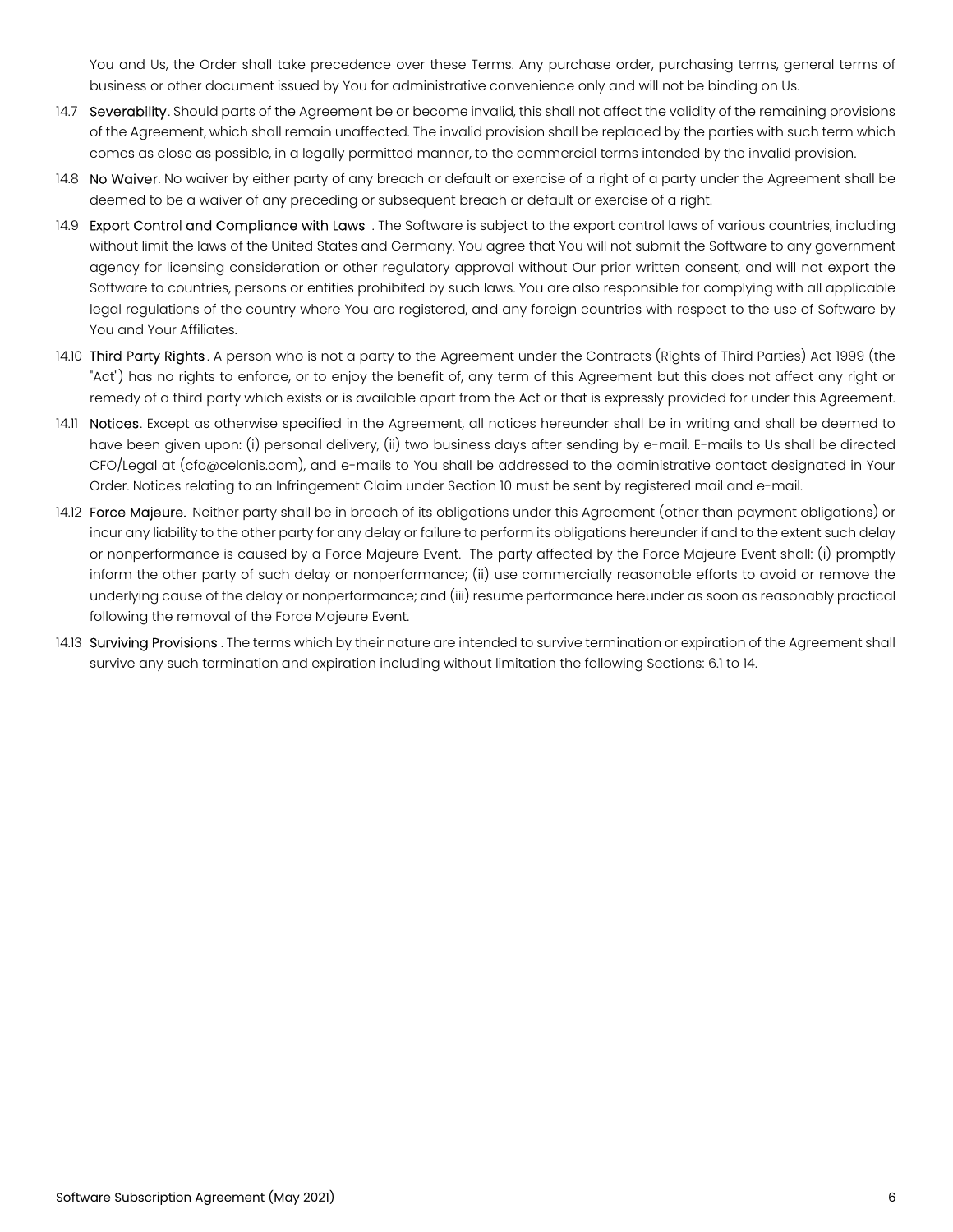# Annex A Definitions

- 1. "Affiliate": any entity that directly or indirectly controls, is controlled by, or is under common control with You or Us, as the case may be, but only for so long as the control exists. "Control," for purposes of this definition, means direct or indirect ownership or control of more than 50% of the voting interests.
- 2. "Agreement": these Terms and any Order between You and Us.
- 3. "Authorized Reseller": a reseller, distributor or other partner authorized by Celonis to sell Celonis products.
- 4. "Confidential Information": any information disclosed to a party by the other party concerning the business and/or affairs of the other party, including but not limited to information relating to a party's operations, technical or commercial know-how, specifications, inventions, processes or initiatives, plans, product information, pricing information, know-how, designs, trade secrets, software, documents, data and information which, when provided by one party to the other: a) are clearly identified as "Confidential" or "Proprietary" or are marked with a similar legend; b) are disclosed orally or visually, identified as Confidential Information at the time of disclosure and confirmed as Confidential Information in writing within 10 (ten) days; or c) a reasonable person would understand to be confidential or proprietary at the time of disclosure.
- 5. "Customer Data ": the data and information provided by You to Us through Your use of the Software.
- 6. "Data Protection Laws": all laws, rules, regulations, decrees, or other enactments, orders, mandates, or resolutions relating to privacy, data security, and/or data protection, and any implementing, derivative or related legislation, rule, and regulation as amended, extended, repealed and replaced, or re-enacted, as well as any applicable industry self-regulatory programs related to the collection, use, disclosure, and security of Personal Information including the EU General Data Protection Legislation (Regulation (EU) 2016/679 of the European Parliament (GDPR).
- 7. "Documentation": the product description of the applicable Software, as made available by Us on the Celonis website (currently under https://www.celonis.com/terms-and-conditions/).
- 8. **"Fees"**: the fees payable by You for the Subscription as set out in an Order.
- 9. "Force Majeure Event": acts, events, omissions or accidents beyond Our reasonable control, including, without limitation, strikes, industrial disputes, failure of a utility service or transport network, acts of God, war, riot, civil commotion, malicious damage, compliance with any law or governmental order, rule, regulation or direction, accident, breakdown of machinery, act of terror, Internet service provider failure or delay, denial of service attack, fire, flood or storm, but excluding (a) financial distress or the inability of either party to make a profit or avoid a financial loss, (b) changes in market prices or conditions, or (c) a party's financial inability to perform its obligations hereunder.
- 10. "Initial Subscription Term": the initial term of Your Subscription as agreed in the Order which commences on the date of acceptance of the Order or as otherwise agreed to by the parties.
- 11. "Major Release": a Release of the Software that is designated by Us as such in accordance with our then-current naming convention (e.g. Major Release 3 -> Major Release 4).
- 12. "Malware": any thing or device (including any software, code, file or program) which may prevent, impair or otherwise adversely affect the access to or operation, reliability or user experience of any computer software, hardware or network, telecommunications service, equipment or network or any other service or device, including worms, trojan horses, viruses and other similar things or devices.
- 13. "Metrics Definition": the then current document(s) made available by Us as "Celonis Definition license scope / subscription scope" on the Celonis website (currently under https://www.celonis.com/terms-and-conditions/) describing the thencurrently available licensing and subscription metrics for the Software.
- 14. "Minor Release": a Release of the Software within a given Major Release that We designate through a respective change in numbering in accordance with our then-current naming convention (e.g. Release 4.2 -> Release 4.3).
- 15. "Order": an order entered into between You and Us specifying the Subscription You have ordered, and the Fees owed thereunder, and such other terms as are agreed, including any addenda and supplements thereto.
- 16. "Personal Data": any data and information relating to an identified or identifiable living individual person as defined under applicable Data Protection Laws.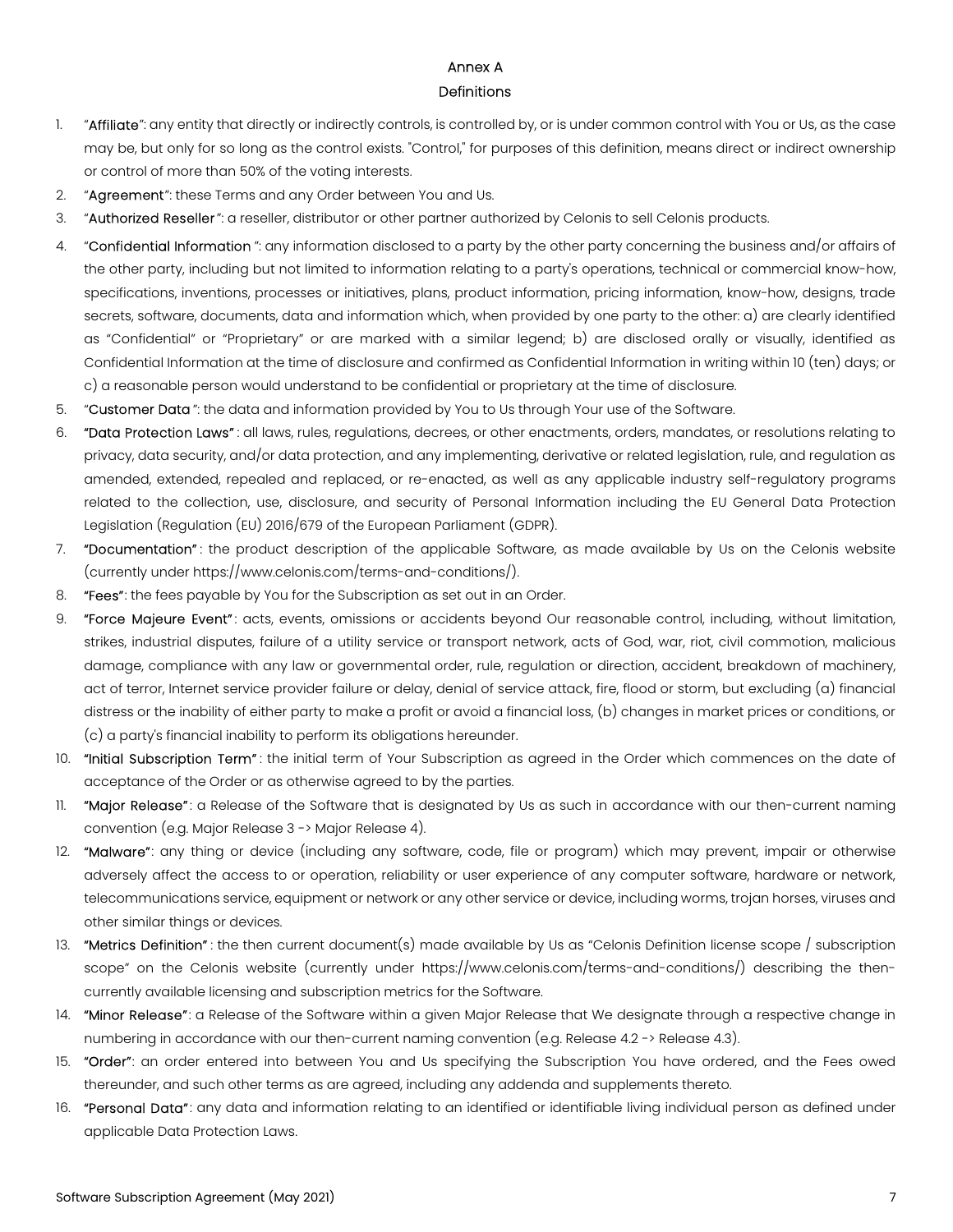- 17. "Proprietary Rights": rights in patents, utility models, trademarks, service marks, trade names, other trade-identifying symbols and inventions, copyrights, design rights, database rights, rights in know-how, trade secrets and any other intellectual property rights, anywhere in the world, whether registered or unregistered, and including applications for the grant of any such rights.
- 18. "Release": any new Major Release, Minor Release, bug-fix or patch We make available to You for Your Subscription.
- 19. "Renewal Term": has the meaning set out in Section 8.1.
- 20. "Representatives": of a party are its and its Affiliates' employees, directors, advisers and subcontractors.
- 21. "Software": the Celonis standard software made available to You pursuant to an Order. Software includes Releases but does not include any modification or add-ons to the Software.
- 22. "Subscription": the subscriptions You purchase under an Order for Your use of to the Software and Support Services in accordance with the Agreement.
- 23. "Subscription Fees ": the Fees payable for the Software as set out in an Order.
- 24. "Subscription Term": the Initial Subscription Term and any subsequent Renewal Terms as set out in an Order.
- 25. "Support Services": the support services, as described in the Support Services Description, that We provide to You in respect of the Software.
- 26. "Support Services Description": the then-current documents describing in more detail the Support Services and made available by Us on the Celonis website (currently under https://www.celonis.com/terms-and-conditions/).
- 27. "Taxes": any applicable sales, use, value added, duties, assessments, excise, withholding or other taxes assessable by any jurisdiction whatsoever based on the applicable Order Form.
- 28. "Terms": this Celonis Software Subscription Agreement.
- 29. "Territory": the country of Your registered business seat as defined in the Order and the European Economic Area.
- 30. "User": those employees, agents and independent contractors of Yours or Your Affiliates who are authorized by You to use the Software in accordance with the Agreement, and to whom You have supplied a user identification and password (if applicable).
- 31. "We," "Us", "Our" or "Celonis" : the Celonis entity entering into the applicable Order with You.
- 32. "You" or "Your": the company or other legal entity that enters into the applicable Order with Celonis.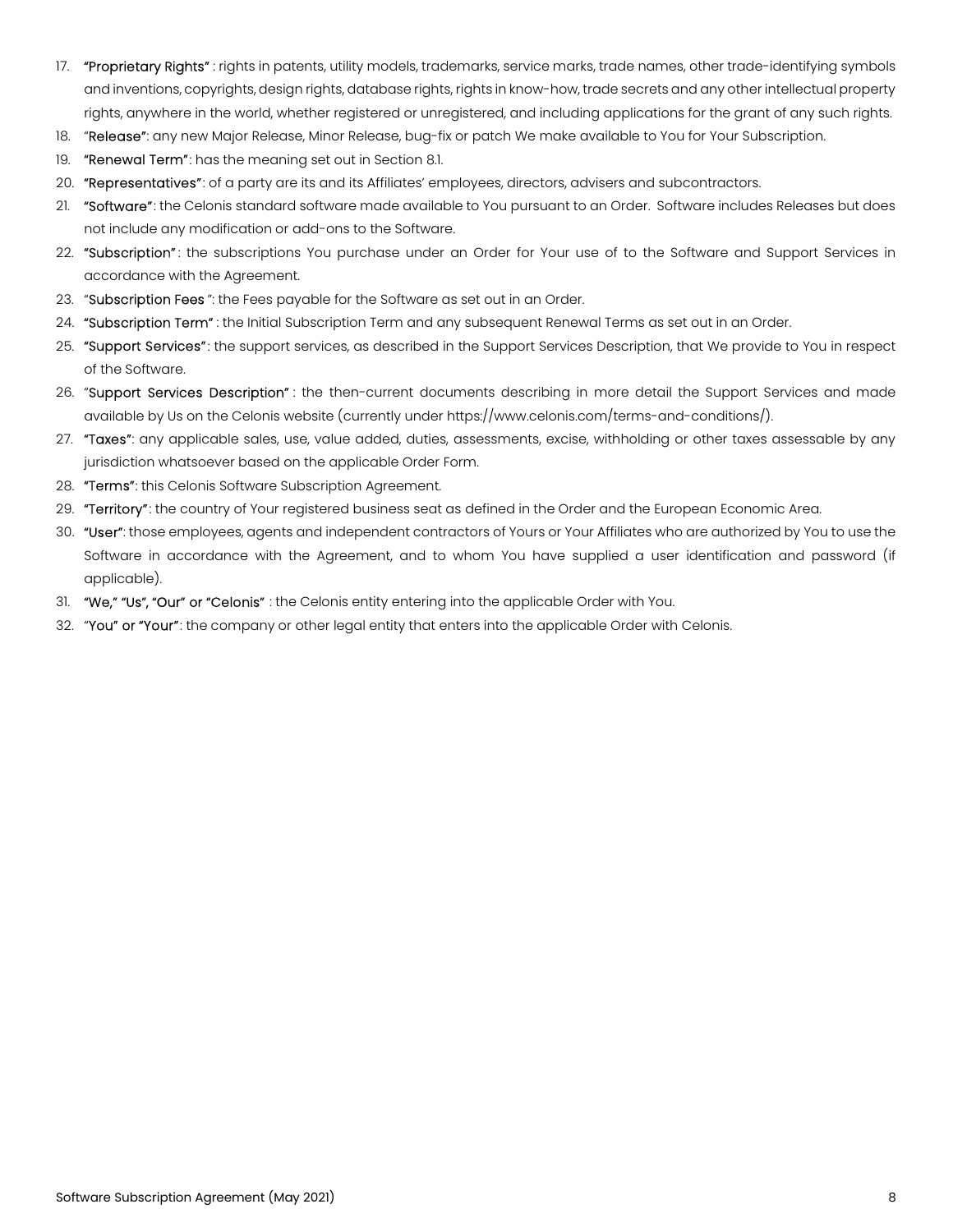#### Annex B

### Data Processing Agreement

This Data Processing Agreement including its Exhibits (the "DPA") details the parties' obligations on the protection of Personal Data associated with Our Processing of Your Personal Data within the scope of the applicable Order or any agreement between You and Celonis for providing Services (hereinafter, the "Agreement").

### 1. Processing of Personal Data

- 1.1. With regard to the Processing of Personal Data, You are the controller and determine the purposes and means of Processing of Personal Data You provide to Us ("Controller") and You appoint Us as a processor ("Processor") to process such Personal Data (hereinafter, "Data") on Your behalf (hereinafter, "Processing").
- 1.2. The details of the type and purpose of Processing are defined in the Exhibits attached hereto. Except where the DPA stipulates obligations beyond the Term of the Agreement, the duration of this DPA shall be the same as the Agreement Term.
- 1.3. You shall be solely responsible for compliance with Your obligations under the applicable Data Protection Laws, including, but not limited to, the lawful disclosure and transfer of Personal Data to Us by upload of source data into the Cloud Service or otherwise.
- 1.4. Processing shall include all activities detailed in this Agreement and the instructions issued by You. You may, in writing, modify, amend, or replace such instructions by issuing such further instructions to the point of contact designated by Us. Instructions not foreseen in or covered by the Agreement shall be treated as requests for changes. You shall, without undue delay, confirm in writing any instruction issued orally. Where We believe that an instruction would be in breach of applicable law, We shall notify You of such belief without undue delay. We shall be entitled to suspend performance on such instruction until You confirm or modify such instruction.
- 1.5. We shall ensure that all personnel involved in Processing of Customer Data and other such persons as may be involved in Processing shall only do so within the scope of the instructions. We shall ensure that any person Processing Customer Data is subject to confidentiality obligations similar to the confidentiality terms of the Agreement. All such confidentiality obligations shall survive the termination or expiration of such Processing.

## 2. Data Security

- 2.1. We shall implement technical and organizational measures and safeguards that ensure the adequate protection of Customer Data, confidentiality, integrity, availability and resilience of processing systems and services and shall implement a process for regularly testing, assessing and evaluating the effectiveness of technical and organizational measures for ensuring the security of the Processing, as further specified at https://www.celonis.com/trust-center/. It shall be Your responsibility to familiarize Yourself with these measures and to assess whether they ensure a level of security appropriate to the risk.
- 2.2. To demonstrate adequate levels of protection, We have obtained third-party certification and audits of Our information security program, e.g. DIN ISO/IEC 27001:2015. All Our certificates are available at https://www.celonis.com/trust-center/.
- 2.3. We reserve the right to modify the measures and safeguards implemented, provided, however, that the level of security shall not materially decrease during a Subscription Term.

### 3. Our Obligations

- 3.1. We shall notify You without undue delay after We become aware of any accidental or unlawful destruction, loss, alteration, unauthorized disclosure of, or access to Customer Data, including Personal Data, stored or otherwise processed by Us or Our sub-processors ("Security Incident").
- 3.2. We shall use best efforts to identify the cause of such Security Incident and take the measures We deem necessary and within Our control for remediating and securing Customer Data; We shall coordinate such efforts with You without undue delay. We shall correct or erase Customer Data if instructed by You and where covered by the scope of the instructions permissible. Where an erasure, consistent with data protection requirements, or a corresponding restriction of Processing is impossible, We shall, based on Your instructions, and unless agreed upon differently in the Agreement, destroy, in compliance with data protection requirements, all data or return the same to You.
- 3.3. In specific cases designated by You, such Customer Data shall be stored or handed over. The associated cost for doing so and protective measures to put in place shall be agreed upon separately, unless already agreed upon in the Agreement. We shall, upon termination of Processing and upon Your instruction, return all Customer Data, carrier media and other materials to You or delete the same.
- 3.4. Where a data subject asserts any claims against You in accordance with Article 82 of the GDPR, We shall, where possible, support You in defending against such claims, at Your cost.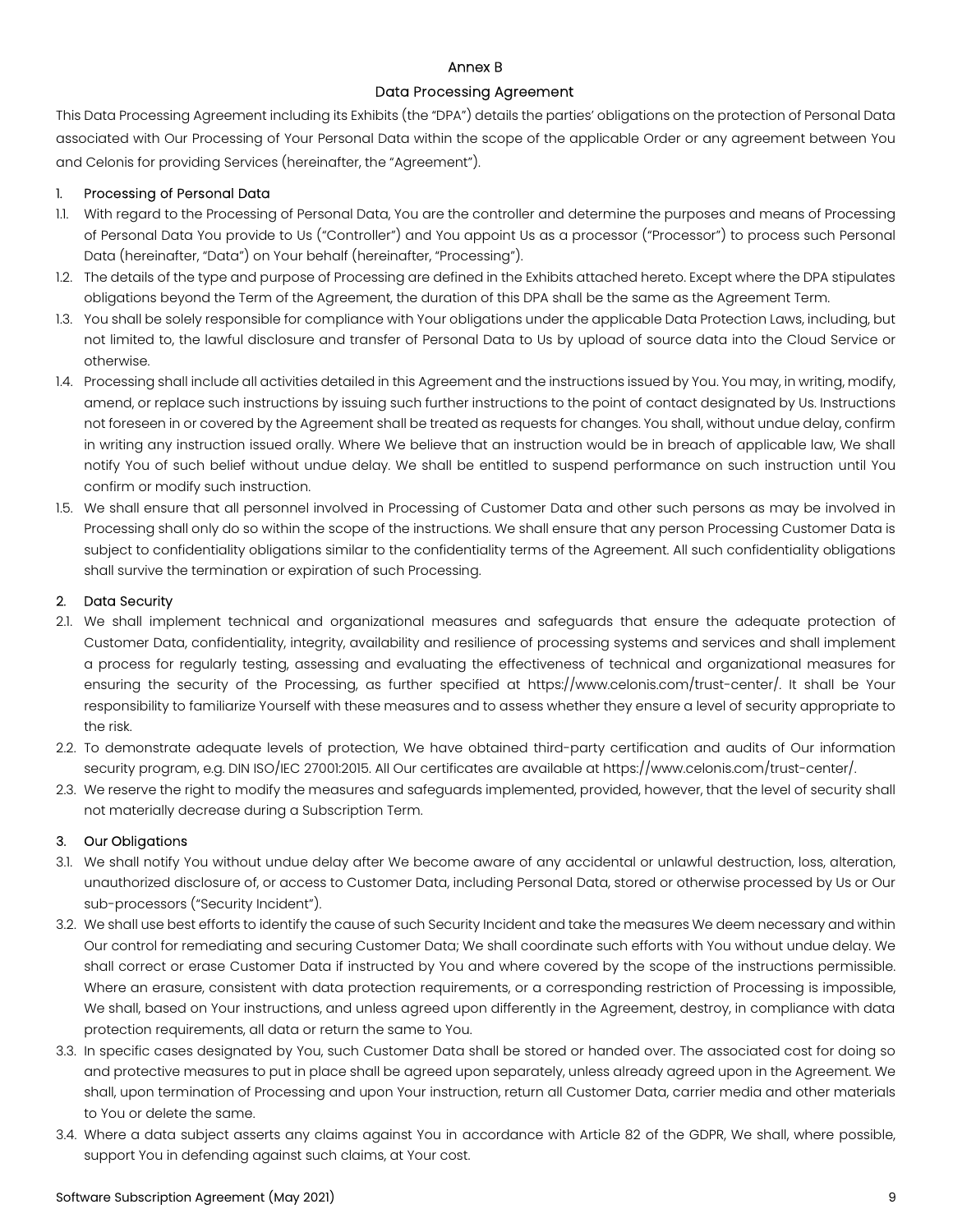## 4. Your Obligations

- 4.1. You shall notify Us without undue delay, and comprehensively, of any defect or irregularity with regard to provisions on data protection detected by You in the results of Our work.
- 4.2. Where a data subject asserts any claims against Us in accordance with Article 82 of the GDPR, You shall, where possible, support Us in defending against such claims, at Our cost.
- 4.3. You shall notify Our point of contact listed in Exhibit 1 for any issues related to data protection arising out of or in connection with the Agreement.

## 5. Data Subjects Rights

- 5.1. Where a data subject asserts claims for rectification, erasure or access to Us, and where We are able to correlate the data subject to You, based on the information provided by the data subject, We shall refer such data subject to You without undue delay. We shall support You, where possible, and based upon Your instruction insofar as agreed upon. We shall not be liable in cases where You fail to respond to the data subject's request completely, correctly, or in a timely manner. Notwithstanding the foregoing, if Your employee submits a data subject request in relation to Online Training Cloud, You agree that we can fulfill such request without Your further approval.
- 5.2. We shall support You, insofar as is agreed upon by the parties, and where possible for Us, in fulfilling data subjects' requests and claims, as detailed in chapter III of the GDPR and in fulfilling the obligations enumerated in Articles 33 to 36 GDPR.

## 6. Options for Documentation

- 6.1. We shall document and, upon request, provide such documentation of Our compliance with the obligations agreed upon in this DPA by appropriate measures.
- 6.2. If You require an audit of our compliance under this DPA, such audits and inspections will be conducted upon 30 days prior written notice, at most once per calendar year, during regular business hours, without interfering with Our operations, and subject to the execution of a confidentiality agreement. We shall be entitled to reject auditors that are competitors of Ours. You hereby consent to the appointment of an independent external auditor by Us, provided that We provide a copy of the audit report to You.
- 6.3. Where a data protection or other applicable supervisory authority conducts an audit, para. 2 above shall apply mutatis mutandis. The execution of a confidentiality agreement shall not be required if such supervisory authority is subject to professional or statutory confidentiality obligations whose breach is sanctionable under the applicable criminal code.

## 7. Sub-processing

- 7.1. We shall not sub-process any of Our obligations under this Agreement except as set forth in this DPA.
- 7.2. You hereby consent to Our use of the sub-processors listed in Exhibit 1 to this DPA in connection with the performance of the Agreement. We shall, prior to the use of further sub-processors, obtain Your prior approval, such approval not to be withheld except for important reasons related to compliance with Data Protection Laws. In such case, We or the respective subprocessor will enter into a written agreement with each sub-processor containing data protection obligations not less protective than those in this Agreement with respect to the protection of Customer Data to the extent applicable to the nature of the Services provided by such sub-processor.
- 7.3. We shall conclude, with such sub-processors, contractual terms necessary to ensure an appropriate level of data protection and information security and in compliance with all Data Protection Laws.
- 7.4. We will be liable for the acts and omissions of Our sub-processors to the same extent We would be liable if we were performing the Services for each sub-processor directly under the terms of this DPA, except as otherwise set forth in the Agreement.

## 8. Obligations to Inform, Mandatory Written Form, Choice of Law

- 8.1. Where Customer Data becomes subject to search and seizure, an attachment order, confiscation during bankruptcy or insolvency proceedings, or similar events or measures by third parties while in Our control, We shall notify You of such action without undue delay. We shall, without undue delay, notify all pertinent parties in such action, that any Customer Data affected thereby is Your sole property and area of responsibility, that Customer Data is at Your sole disposition, and that You are the responsible body under the GDPR.
- 8.2. No modification of this DPA, including but not limited to, Our representations and obligations, if any, shall be valid and binding unless made in writing, and only if such modification expressly states that such modification applies to the terms of this DPA. The foregoing shall also apply to any waiver or change of this mandatory written form.
- 8.3. In case of any conflict, the terms of this DPA shall take precedence over the terms of the Agreement. Where individual terms of this DPA are invalid or unenforceable, the validity and enforceability of the other terms of this DPA shall not be affected.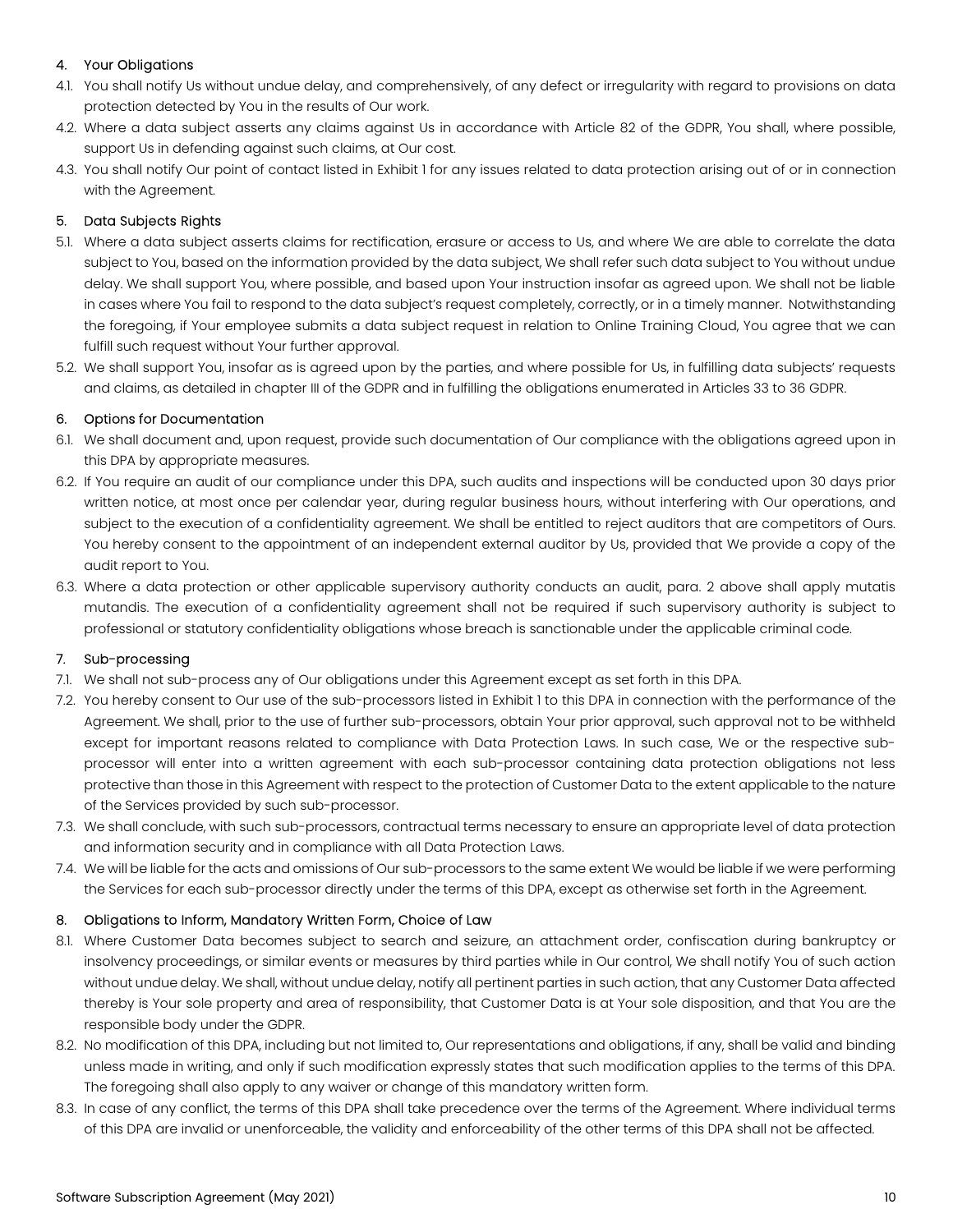- 8.4. This DPA is subject to the laws of the Member State in which the Controller is established (provided this is within the EEA, Switzerland or the United Kingdom), and for all other cases subject to the laws applicable pursuant to Section 14.4 of the Agreement and the parties submit to the exclusive jurisdiction of those courts for any disputes arising out of or in connection with this DPA.
- 9. Liability. The Limitation of Liability Section of the Terms shall apply except as explicitly agreed otherwise in this DPA.

### 10. International Transfers

- 10.1. We will only transfer Personal Data outside the European Economic Area where We have complied with Our obligations under applicable Data Protection Laws in ensuring adequate safeguards in relation to such transfer.
- 10.2. The unmodified EU Standard Contractual Clauses (the "SCCs") set forth in Exhibit 2 of this DPA shall apply to any transfers of Personal Data under this DPA from the European Union, the European Economic Area and/or their member states, Switzerland and the United Kingdom to countries which do not ensure an adequate level of data protection within the meaning of Data Protection Laws of the foregoing territories, to the extent such transfers are subject to such Data Protection Laws.
- 10.3. Where required to ensure an adequate level of data protection, You herewith grant Us authority to enter into "controller-toprocessor" agreements with Our non-EEA sub-processors in Your name and on Your behalf. These agreements must be based on unmodified EU Standard Contractual Clauses or other templates or mechanisms approved by the EU Commission for ensuring an adequate level of data protection between You and Our sub-processors within the meaning of applicable Data Protection Laws. Upon Your request, We shall provide You with a copy of the respective documentation entered into with Our sub-processor in this regard.

### 11. TERMS FOR THE SCCs

- 11.1. The SCCs and the additional terms specified in this Section apply to (i) a customer which is subject to the Data Protection Laws of the European Union, the European Economic Area and/or their member states, Switzerland and/or the United Kingdom and, (ii) its Authorized Affiliates. For the purpose of the SCCs and this Section, the aforementioned entities shall be deemed "data exporters".
- 11.2. This DPA and the Agreement are Your complete and final documented instructions at the time of signature of the Agreement to Us for the Processing of Personal Data. Any additional or alternate instructions must be agreed upon separately. For the purposes of Clause 5(a) of the SCCs, the following is deemed an instruction by You to process Personal Data: (a) Processing in accordance with the Agreement and applicable Order(s); (b) Processing initiated by Users in their use of the Services and (c) Processing to comply with other reasonable documented instructions provided by You (e.g., via e-mail) where such instructions are consistent with the terms of the Agreement.
- 11.3. Pursuant to Clause 5(h) of the SCCs, You acknowledge and expressly agree that (a) Our Affiliates may be retained as Subprocessors; and (b) Us and Our Affiliates respectively may engage third-party Sub-processors in connection with the provision of the Services. We shall make available to You the current list of Sub-processors.
- 11.4. Pursuant to Clause 5(h) of the SCCs, You acknowledge and expressly agree that We may engage new Sub-processors as described in Section 8 of the DPA.
- 11.5. The parties agree that the copies of the Sub-processor agreements that must be provided by Us to You pursuant to Clause 5(j) of the SCCs may have all commercial information, or clauses unrelated to the SCCs, removed by Us beforehand; and, that such copies will be provided by Us, in a manner to be determined in Our discretion, only upon request.
- 11.6. The parties agree that the audits described in Clause  $5(f)$  and Clause 12(2) of the SCCs shall be carried out in accordance with the following specifications:
- 11.7. Upon Your request, and subject to the confidentiality obligations set forth in the Agreement, We shall make available to You or Your independent, third-party auditor information regarding the Our compliance with the obligations set forth in this DPA in the form of the third-party certifications and audits set forth in the Celonis Trust Center Documentation. You may contact isms@celonis.com to request an on-site audit of the procedures relevant to the protection of Personal Data. You shall reimburse Us for any time expended for any such on-site audit at the Our then-current Professional Services rates. Before the commencement of any such on-site audit, the parties shall mutually agree upon the scope, timing, and duration of the audit in addition to the reimbursement rate for which You shall be responsible. All reimbursement rates shall be reasonable, taking into account the resources expended by Us. You shall promptly notify Us with information regarding any non-compliance discovered during the course of an audit.
- 11.8. The parties agree that the certification of deletion of Personal Data that is described in Clause 12(1) of the SCCs shall be provided to You only upon Your request.
- 11.9. In the event of any conflict or inconsistency between the body of this DPA and any of its Schedules (not including the SCCs) and the SCCs, the SCCs shall prevail.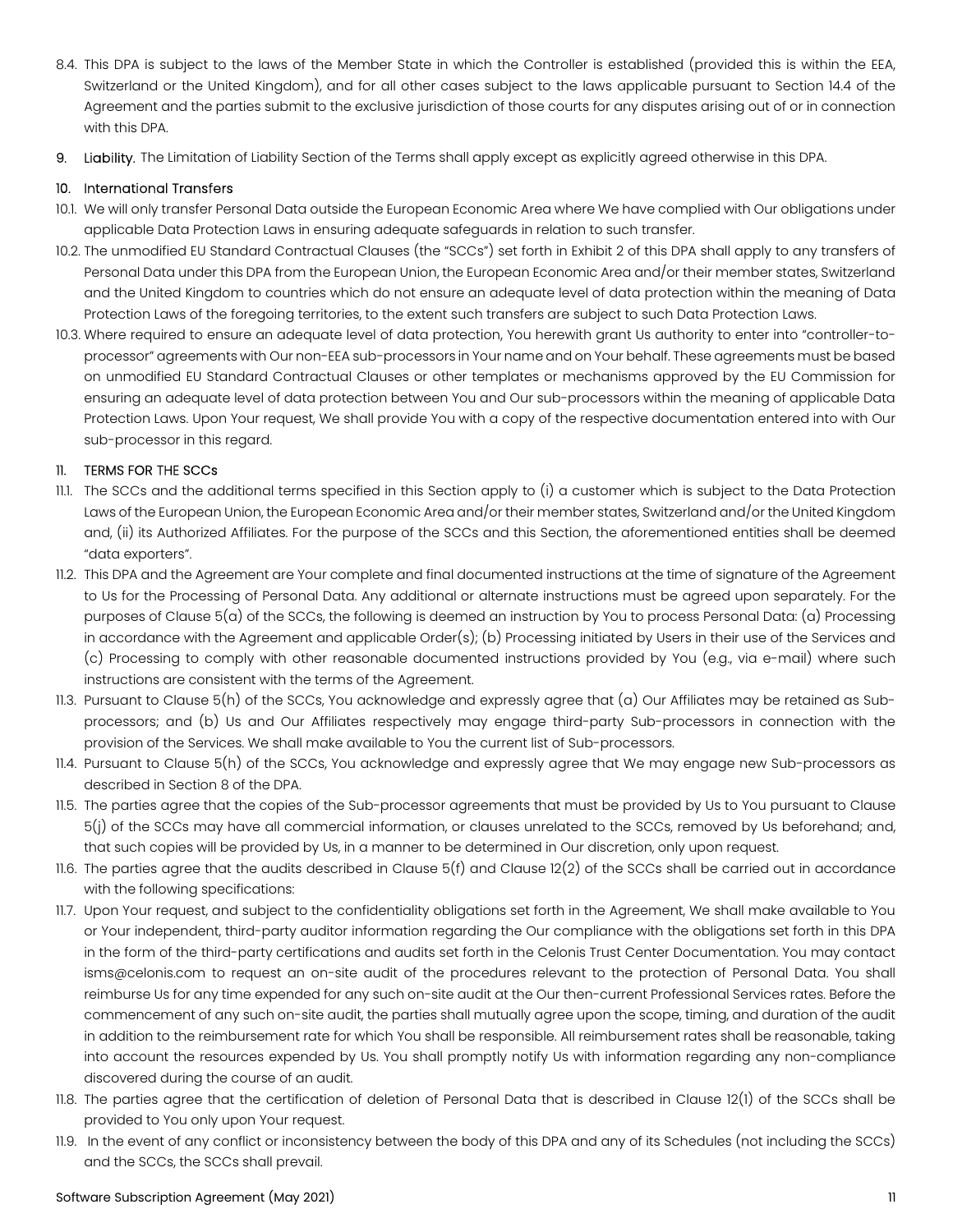# Exhibit 1 – Purpose and Scope of Data Processing (as per the specifications in an Order, which may be in addition to the below)

### 1. Scope of data processing

Support Services : Processor's personnel may access Controller's instance or be provided Controller's data excerpted from Controller's Software instance on a case-by-case basis if requested by the Controller in the context of Support Services (e.g. "shadowing"). In addition, Personal Data of Controller's employees issuing Support Services requests ("tickets") may be stored by Processor for the purposes of administrating the Support Services.

### 2. Procedures of data processing

Support Services: The Support Ticketing Tool used by Processor is externally hosted in a data center and used by Processor's personnel for the purposes of administering the support tickets. Shadowing of Users or otherwise accessing of data sets as part of Support Services only occurs where explicitly required by the Controller.

### 3. Purpose of data processing

Support Services: Support of the Software through provision of Support Services for the Controller.

## 4. Categories of data which is processed under the instructions of the Controller

Name, identification number, emails, business address, Communication data (e. g. phone, cellphone, email), Process Log data, Usernames from the Controller's IT / ERP system.

Further data or categories of data (please specify):

#### 5. Data subjects

Employees, customers, vendors, agents, or consultants of the Controller based on Services provided.

6. Data Protection Officer of the Processor : Dr. Kraska, Sebastian; +49 89 1891 7360; skraska@iitr.de

### 7. Contact for the Processor:

security-incident@celonis.com

8. Contact for the Controller: To be provided by Controller via email to Processor at above address.

#### 9. Permitted Sub-processors

Processor may use the following sub-processors (based on the respective processing according to the relevant Order):

| Sub-processor name and          | Description of processing |
|---------------------------------|---------------------------|
| processing location (as         |                           |
| applicable)                     |                           |
| HappyFox Inc., Frankfurt,       | Operation of the Support  |
| Germany                         | <b>Ticketing Tools</b>    |
| Salesforce.com Germany          | Operation of the Support  |
| GmbH, Munich, Germany           | <b>Ticketing Tools</b>    |
| Our Affiliates (as applicable): | Support of the Services   |
| Celonis SE, Germany             | through personnel of such |
| Celonis, Inc., United States    | Affiliate.                |
| Celonis AB, Sweden              |                           |
| Celonis ApS, Denmark            |                           |
| Celonis B.V., The Netherlands   |                           |
| Celonis Canada Ltd., Canada     |                           |
| Celonis K.K., Japan             |                           |
| Celonis L.L.C., Kosovo          |                           |
| Celonis Ltd., United Kingdom    |                           |
| Celonis SAS, France             |                           |
| Celonis Schweiz GmbH,           |                           |
| Switzerland                     |                           |
| Celonis S.L., Spain             |                           |
| Celonis Srl, Italy              |                           |
| Integromat s.r.o., Czech        |                           |
| Republic                        |                           |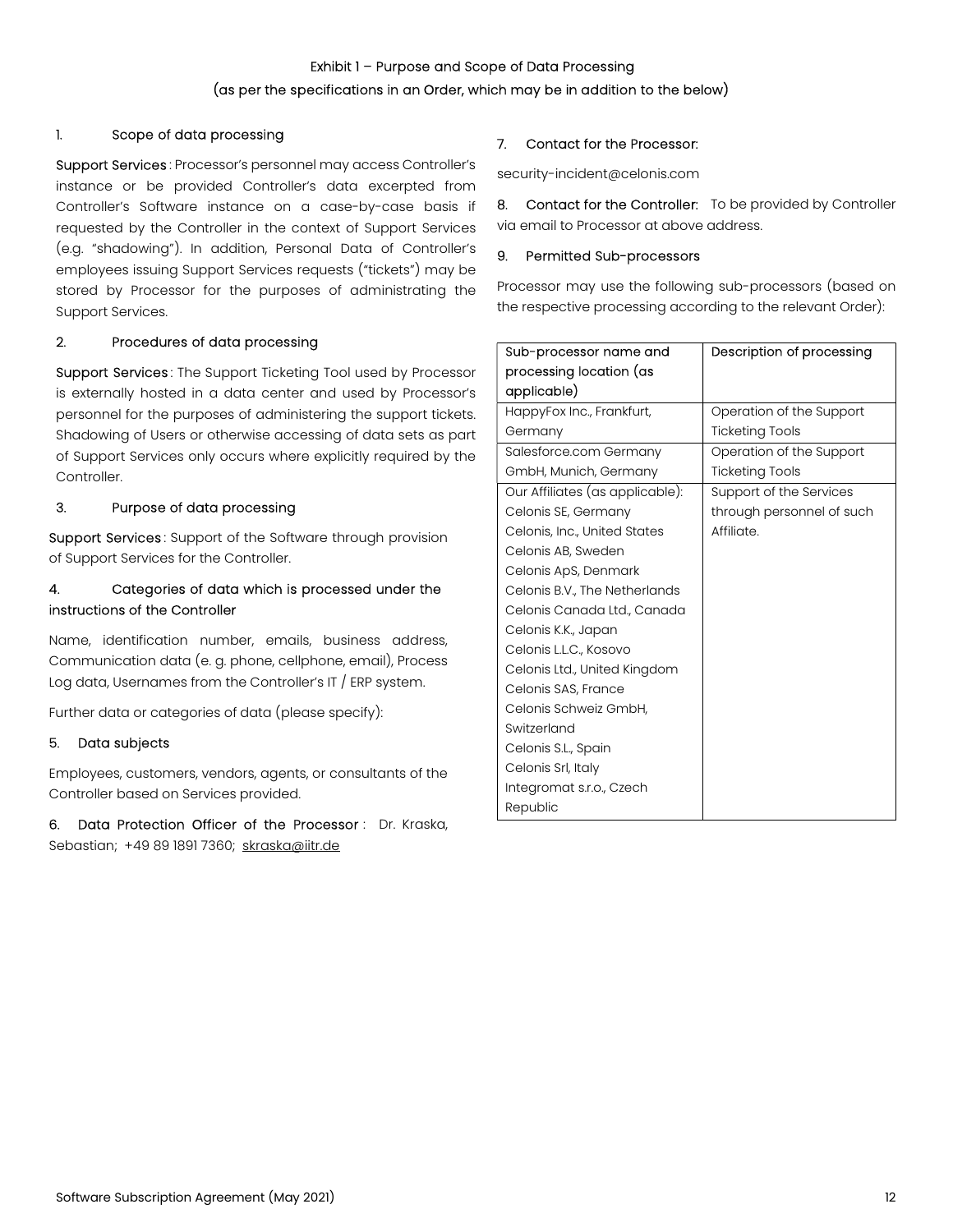### Exhibit 2– STANDARD CONTRACTUAL CLAUSES (Controller to Processor)

For the purposes of Article 26(2) of Directive 95/46/EC for the transfer of personal data to processors established in third countries which do not ensure an adequate level of data protection

Name of the data exporting organisation:

Address: …

Tel. …; fax …; e-mail: …

Other information needed to identify the organisation:

(the data exporter)

And

Name of the data importing organisation:

Address: …

Tel. …; fax …; e-mail: …

Other information needed to identify the organization:

(the data importer)

each a 'party'; together 'the parties',

HAVE AGREED on the following Contractual Clauses (the Clauses) in order to adduce adequate safeguards with respect to the protection of privacy and fundamental rights and freedoms of individuals for the transfer by the data exporter to the data importer of the personal data specified in Appendix 1.

### Clause 1 Definitions

For the purposes of the Clauses:

- (a)'personal data', 'special categories of data', 'process/processing', 'controller', 'processor', 'data subject' and 'supervisory authority' shall have the same meaning as in Directive 95/46/EC of the European Parliament and of the Council of 24 October 1995 on the protection of individuals with regard to the processing of personal data and on the free movement of such data;
- (b) 'the data exporter' means the controller who transfers the personal data;
- (c)'the data importer' means the processor who agrees to receive from the data exporter personal data intended for processing on his behalf after the transfer in accordance with his instructions and the terms of the Clauses and who is not subject to a third country's system ensuring adequate protection within the meaning of Article 25(1) of Directive 95/46/EC;
- (d)'the sub-processor' means any processor engaged by the data importer or by any other sub-processor of the data importer who agrees to receive from the data importer or from any other sub-processor of the data importer personal data exclusively intended for processing activities to be carried out on behalf of the data exporter after the transfer in accordance with his instructions, the terms of the Clauses and the terms of the written subcontract;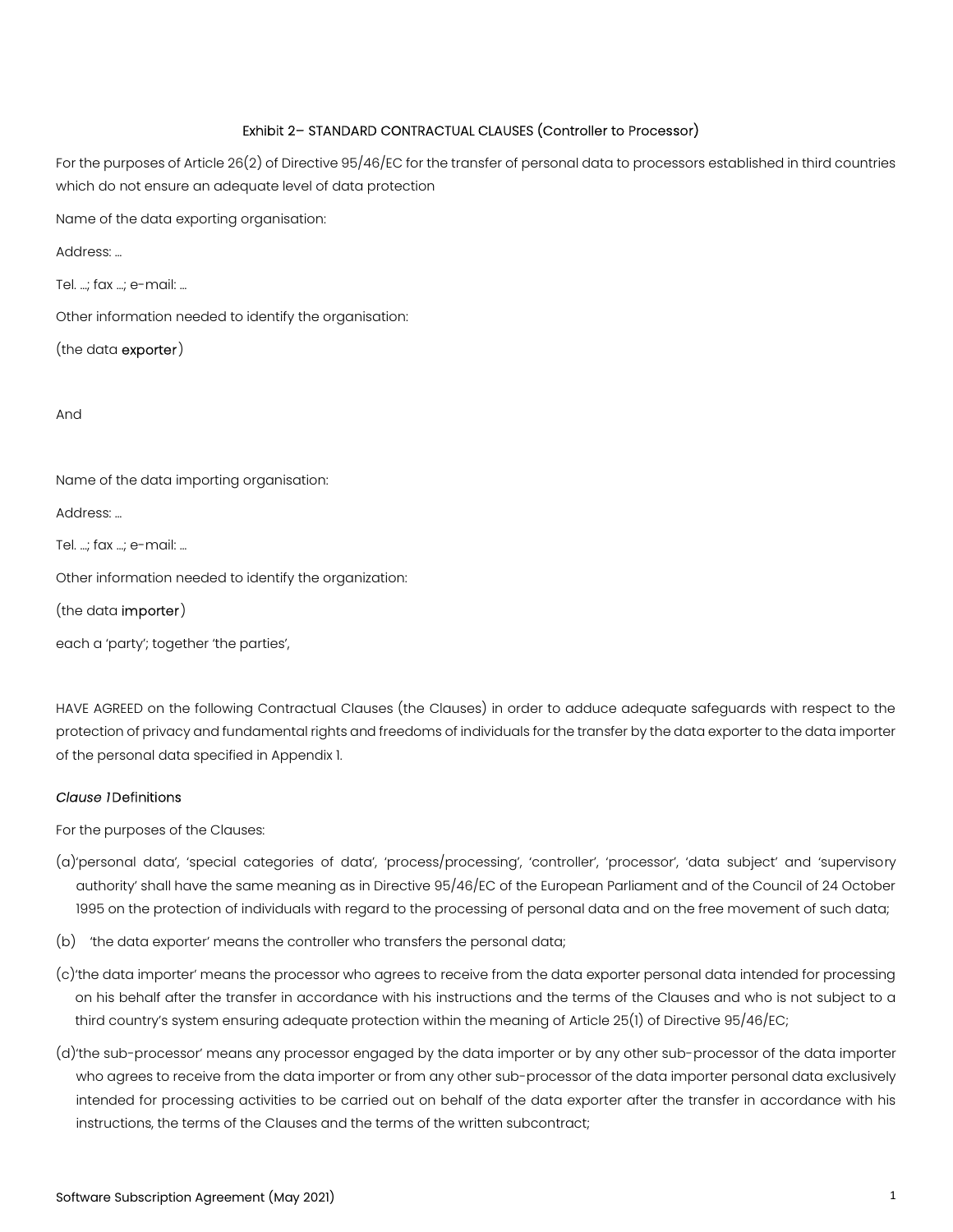- (e)'the applicable data protection law' means the legislation protecting the fundamental rights and freedoms of individuals and, in particular, their right to privacy with respect to the processing of personal data applicable to a data controller in the Member State in which the data exporter is established;
- (f)'technical and organisational security measures' means those measures aimed at protecting personal data against accidental or unlawful destruction or accidental loss, alteration, unauthorised disclosure or access, in particular where the processing involves the transmission of data over a network, and against all other unlawful forms of processing.

#### Clause 2 Details of the transfer

The details of the transfer and in particular the special categories of personal data where applicable are specified in Appendix 1 which forms an integral part of the Clauses.

### Clause 3 Third-party beneficiary clause

- 1.The data subject can enforce against the data exporter this Clause, Clause 4(b) to (i), Clause 5(a) to (e), and (g) to (j), Clause 6(1) and (2), Clause 7, Clause 8(2), and Clauses 9 to 12 as third-party beneficiary.
- 2.The data subject can enforce against the data importer this Clause, Clause 5(a) to (e) and (g), Clause 6, Clause 7, Clause 8(2), and Clauses 9 to 12, in cases where the data exporter has factually disappeared or has ceased to exist in law unless any successor entity has assumed the entire legal obligations of the data exporter by contract or by operation of law, as a result of which it takes on the rights and obligations of the data exporter, in which case the data subject can enforce them against such entity.
- 3.The data subject can enforce against the sub-processor this Clause, Clause 5(a) to (e) and (g), Clause 6, Clause 7, Clause 8(2), and Clauses 9 to 12, in cases where both the data exporter and the data importer have factually disappeared or ceased to exist in law or have become insolvent, unless any successor entity has assumed the entire legal obligations of the data exporter by contract or by operation of law as a result of which it takes on the rights and obligations of the data exporter, in which case the data subject can enforce them against such entity. Such third-party liability of the sub-processor shall be limited to its own processing operations under the Clauses.
- 4.The parties do not object to a data subject being represented by an association or other body if the data subject so expressly wishes and if permitted by national law.

#### Clause 4 Obligations of the data exporter

The data exporter agrees and warrants:

- (a)that the processing, including the transfer itself, of the personal data has been and will continue to be carried out in accordance with the relevant provisions of the applicable data protection law (and, where applicable, has been notified to the relevant authorities of the Member State where the data exporter is established) and does not violate the relevant provisions of that State;
- (b)that it has instructed and throughout the duration of the personal data-processing services will instruct the data importer to process the personal data transferred only on the data exporter's behalf and in accordance with the applicable data protection law and the Clauses;
- (c)that the data importer will provide sufficient guarantees in respect of the technical and organisational security measures specified in Appendix 2 to this contract;
- (d)that after assessment of the requirements of the applicable data protection law, the security measures are appropriate to protect personal data against accidental or unlawful destruction or accidental loss, alteration, unauthorised disclosure or access, in particular where the processing involves the transmission of data over a network, and against all other unlawful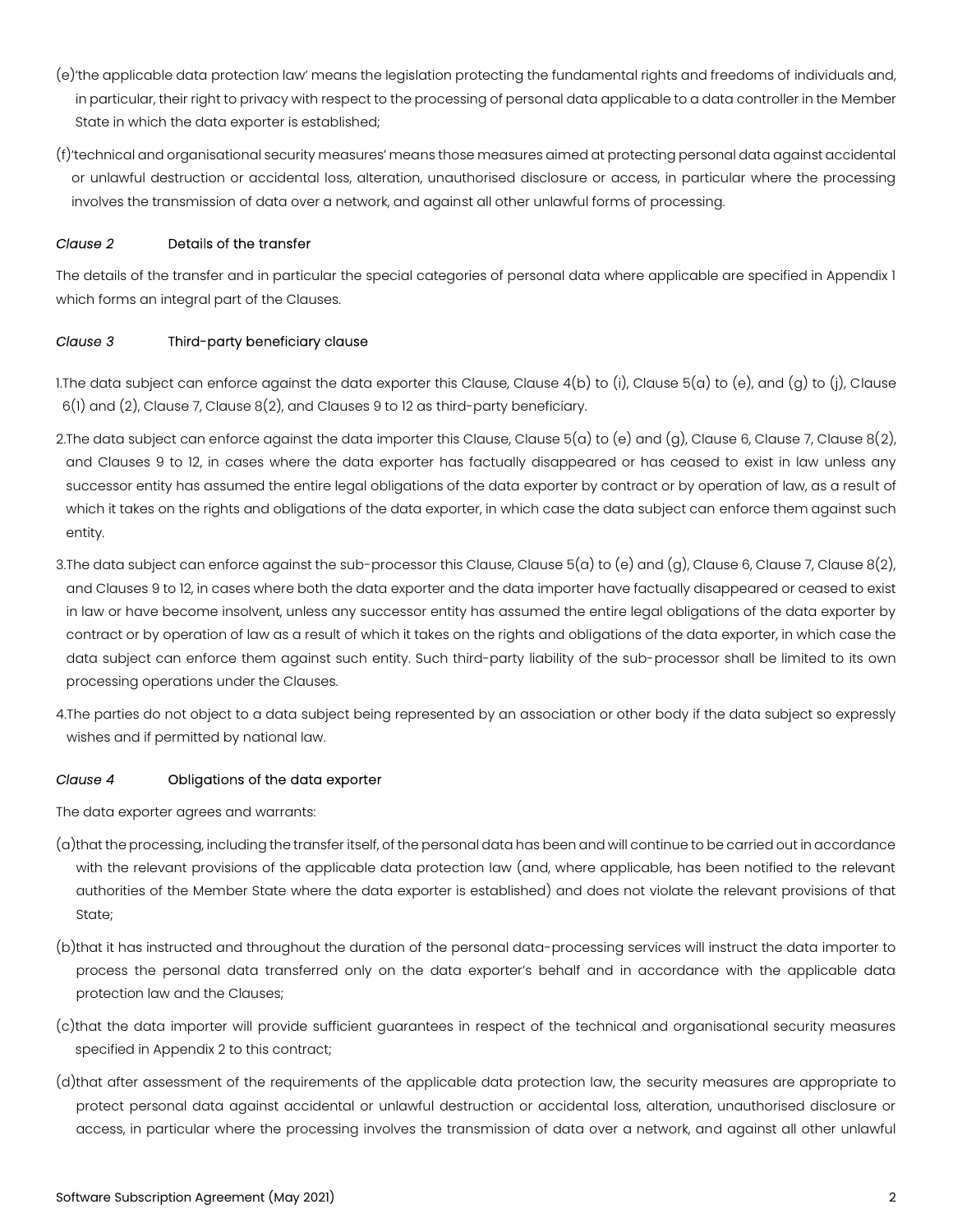forms of processing, and that these measures ensure a level of security appropriate to the risks presented by the processing and the nature of the data to be protected having regard to the state of the art and the cost of their implementation;

- (e) that it will ensure compliance with the security measures;
- (f)that, if the transfer involves special categories of data, the data subject has been informed or will be informed before, or as soon as possible after, the transfer that its data could be transmitted to a third country not providing adequate protection within the meaning of Directive 95/46/EC;
- (g)to forward any notification received from the data importer or any sub-processor pursuant to Clause 5(b) and Clause 8(3) to the data protection supervisory authority if the data exporter decides to continue the transfer or to lift the suspension;
- (h)to make available to the data subjects upon request a copy of the Clauses, with the exception of Appendix 2, and a summary description of the security measures, as well as a copy of any contract for sub-processing services which has to be made in accordance with the Clauses, unless the Clauses or the contract contain commercial information, in which case it may remove such commercial information;
- (i)that, in the event of sub-processing, the processing activity is carried out in accordance with Clause 11 by a sub-processor providing at least the same level of protection for the personal data and the rights of data subject as the data importer under the Clauses; and
- (i) that it will ensure compliance with Clause  $4(a)$  to (i).

### Clause 5 Obligations of the data importer

The data importer agrees and warrants:

- (a)to process the personal data only on behalf of the data exporter and in compliance with its instructions and the Clauses; if it cannot provide such compliance for whatever reasons, it agrees to inform promptly the data exporter of its inability to comply, in which case the data exporter is entitled to suspend the transfer of data and/or terminate the contract;
- (b)that it has no reason to believe that the legislation applicable to it prevents it from fulfilling the instructions received from the data exporter and its obligations under the contract and that in the event of a change in this legislation which is likely to have a substantial adverse effect on the warranties and obligations provided by the Clauses, it will promptly notify the change to the data exporter as soon as it is aware, in which case the data exporter is entitled to suspend the transfer of data and/or terminate the contract;
- (c)that it has implemented the technical and organisational security measures specified in Appendix 2 before processing the personal data transferred;

(d)that it will promptly notify the data exporter about:

- i. any legally binding request for disclosure of the personal data by a law enforcement authority unless otherwise prohibited, such as a prohibition under criminal law to preserve the confidentiality of a law enforcement investigation;
- ii. any accidental or unauthorised access; and
- iii. any request received directly from the data subjects without responding to that request, unless it has been otherwise authorised to do so;

(e)to deal promptly and properly with all inquiries from the data exporter relating to its processing of the personal data subject to the transfer and to abide by the advice of the supervisory authority with regard to the processing of the data transferred;

(f)at the request of the data exporter to submit its data-processing facilities for audit of the processing activities covered by the Clauses which shall be carried out by the data exporter or an inspection body composed of independent members and in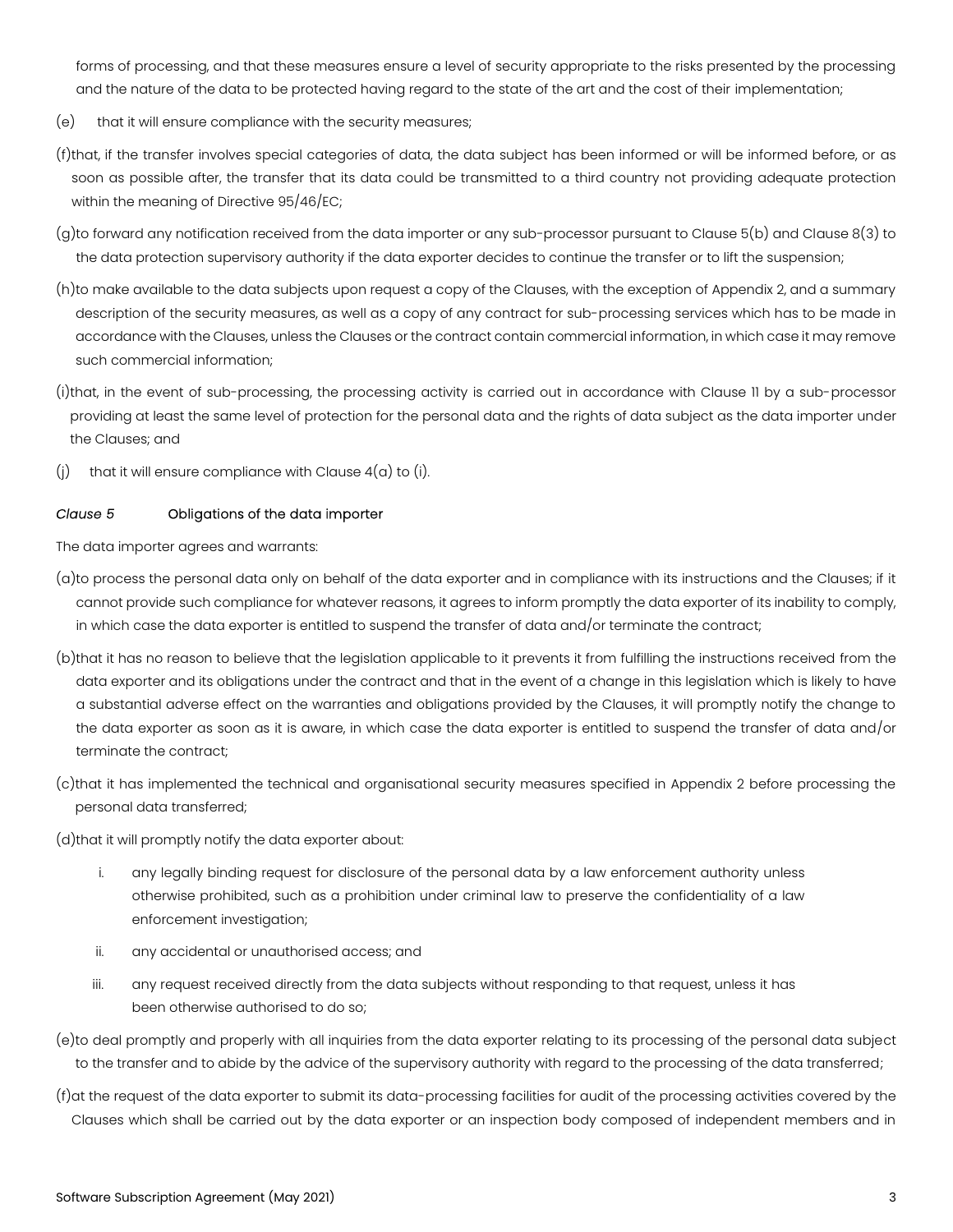possession of the required professional qualifications bound by a duty of confidentiality, selected by the data exporter, where applicable, in agreement with the supervisory authority;

(g)to make available to the data subject upon request a copy of the Clauses, or any existing contract for sub-processing, unless the Clauses or contract contain commercial information, in which case it may remove such commercial information, with the exception of Appendix 2 which shall be replaced by a summary description of the security measures in those cases where the data subject is unable to obtain a copy from the data exporter;

(h)that, in the event of sub-processing, it has previously informed the data exporter and obtained its prior written consent;

(i) that the processing services by the sub-processor will be carried out in accordance with Clause 11;

(j) to send promptly a copy of any sub-processor agreement it concludes under the Clauses to the data exporter.

### Clause 6 Liability

- 1.The parties agree that any data subject, who has suffered damage as a result of any breach of the obligations referred to in Clause 3 or in Clause 11 by any party or sub-processor is entitled to receive compensation from the data exporter for the damage suffered.
- 2.If a data subject is not able to bring a claim for compensation in accordance with paragraph 1 against the data exporter, arising out of a breach by the data importer or his sub-processor of any of their obligations referred to in Clause 3 or in Clause 11, because the data exporter has factually disappeared or ceased to exist in law or has become insolvent, the data importer agrees that the data subject may issue a claim against the data importer as if it were the data exporter, unless any successor entity has assumed the entire legal obligations of the data exporter by contract of by operation of law, in which case the data subject can enforce its rights against such entity.

The data importer may not rely on a breach by a sub-processor of its obligations in order to avoid its own liabilities.

3.If a data subject is not able to bring a claim against the data exporter or the data importer referred to in paragraphs 1 and 2, arising out of a breach by the sub-processor of any of their obligations referred to in Clause 3 or in Clause 11 because both the data exporter and the data importer have factually disappeared or ceased to exist in law or have become insolvent, the subprocessor agrees that the data subject may issue a claim against the data sub-processor with regard to its own processing operations under the Clauses as if it were the data exporter or the data importer, unless any successor entity has assumed the entire legal obligations of the data exporter or data importer by contract or by operation of law, in which case the data subject can enforce its rights against such entity. The liability of the sub-processor shall be limited to its own processing operations under the Clauses.

### Clause 7 Mediation and jurisdiction

1.The data importer agrees that if the data subject invokes against it third-party beneficiary rights and/or claims compensation for damages under the Clauses, the data importer will accept the decision of the data subject:

- (a) to refer the dispute to mediation, by an independent person or, where applicable, by the supervisory authority;
- (b) to refer the dispute to the courts in the Member State in which the data exporter is established.
- 2.The parties agree that the choice made by the data subject will not prejudice its substantive or procedural rights to seek remedies in accordance with other provisions of national or international law.

### Clause 8 Cooperation with supervisory authorities

1.The data exporter agrees to deposit a copy of this contract with the supervisory authority if it so requests or if such deposit is required under the applicable data protection law.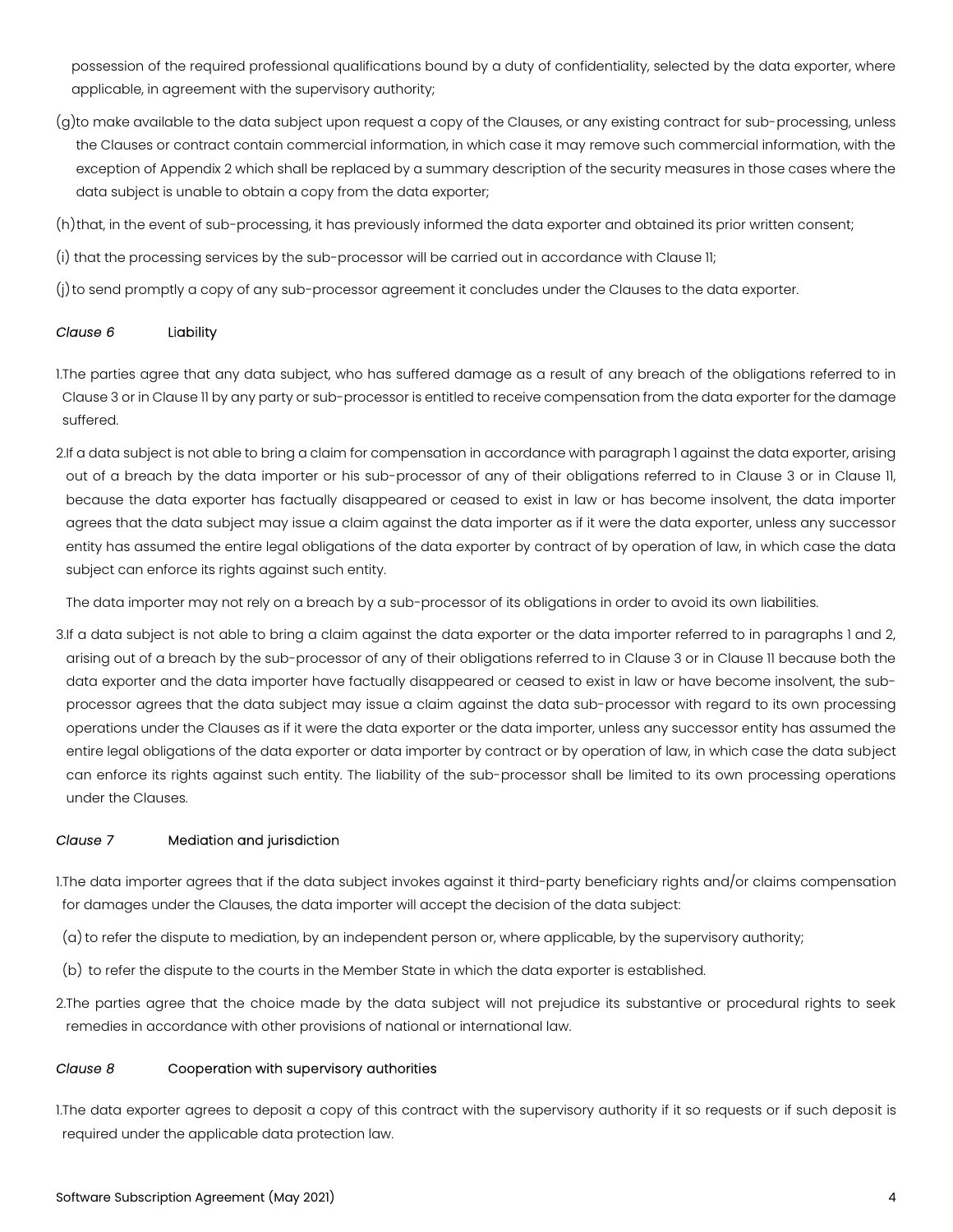- 2.The parties agree that the supervisory authority has the right to conduct an audit of the data importer, and of any sub-processor, which has the same scope and is subject to the same conditions as would apply to an audit of the data exporter under the applicable data protection law.
- 3.The data importer shall promptly inform the data exporter about the existence of legislation applicable to it or any sub-processor preventing the conduct of an audit of the data importer, or any sub-processor, pursuant to paragraph 2. In such a case the data exporter shall be entitled to take the measures foreseen in Clause 5(b).

#### Clause 9 Governing law

The Clauses shall be governed by the law of the Member State in which the data exporter is established, namely …

### Clause 10 Variation of the contract

The parties undertake not to vary or modify the Clauses. This does not preclude the parties from adding clauses on business related issues where required as long as they do not contradict the Clause.

### Clause 11 Sub-processing

- 1.The data importer shall not subcontract any of its processing operations performed on behalf of the data exporter under the Clauses without the prior written consent of the data exporter. Where the data importer subcontracts its obligations under the Clauses, with the consent of the data exporter, it shall do so only by way of a written agreement with the sub-processor which imposes the same obligations on the sub-processor as are imposed on the data importer under the Clauses. Where the subprocessor fails to fulfil its data protection obligations under such written agreement the data importer shall remain fully liable to the data exporter for the performance of the sub-processor's obligations under such agreement.
- 2.The prior written contract between the data importer and the sub-processor shall also provide for a third-party beneficiary clause as laid down in Clause 3 for cases where the data subject is not able to bring the claim for compensation referred to in paragraph 1 of Clause 6 against the data exporter or the data importer because they have factually disappeared or have ceased to exist in law or have become insolvent and no successor entity has assumed the entire legal obligations of the data exporter or data importer by contract or by operation of law. Such third-party liability of the sub-processor shall be limited to its own processing operations under the Clauses.
- 3.The provisions relating to data protection aspects for sub-processing of the contract referred to in paragraph 1 shall be governed by the law of the Member State in which the data exporter is established.
- 4.The data exporter shall keep a list of sub-processing agreements concluded under the Clauses and notified by the data importer pursuant to Clause 5(j), which shall be updated at least once a year. The list shall be available to the data exporter's data protection supervisory authority.

#### Clause 12 Obligation after the termination of personal data-processing services

- 1.The parties agree that on the termination of the provision of data-processing services, the data importer and the sub-processor shall, at the choice of the data exporter, return all the personal data transferred and the copies thereof to the data exporter or shall destroy all the personal data and certify to the data exporter that it has done so, unless legislation imposed upon the data importer prevents it from returning or destroying all or part of the personal data transferred. In that case, the data importer warrants that it will guarantee the confidentiality of the personal data transferred and will not actively process the personal data transferred anymore.
- 2.The data importer and the sub-processor warrant that upon request of the data exporter and/or of the supervisory authority, it will submit its data-processing facilities for an audit of the measures referred to in paragraph 1.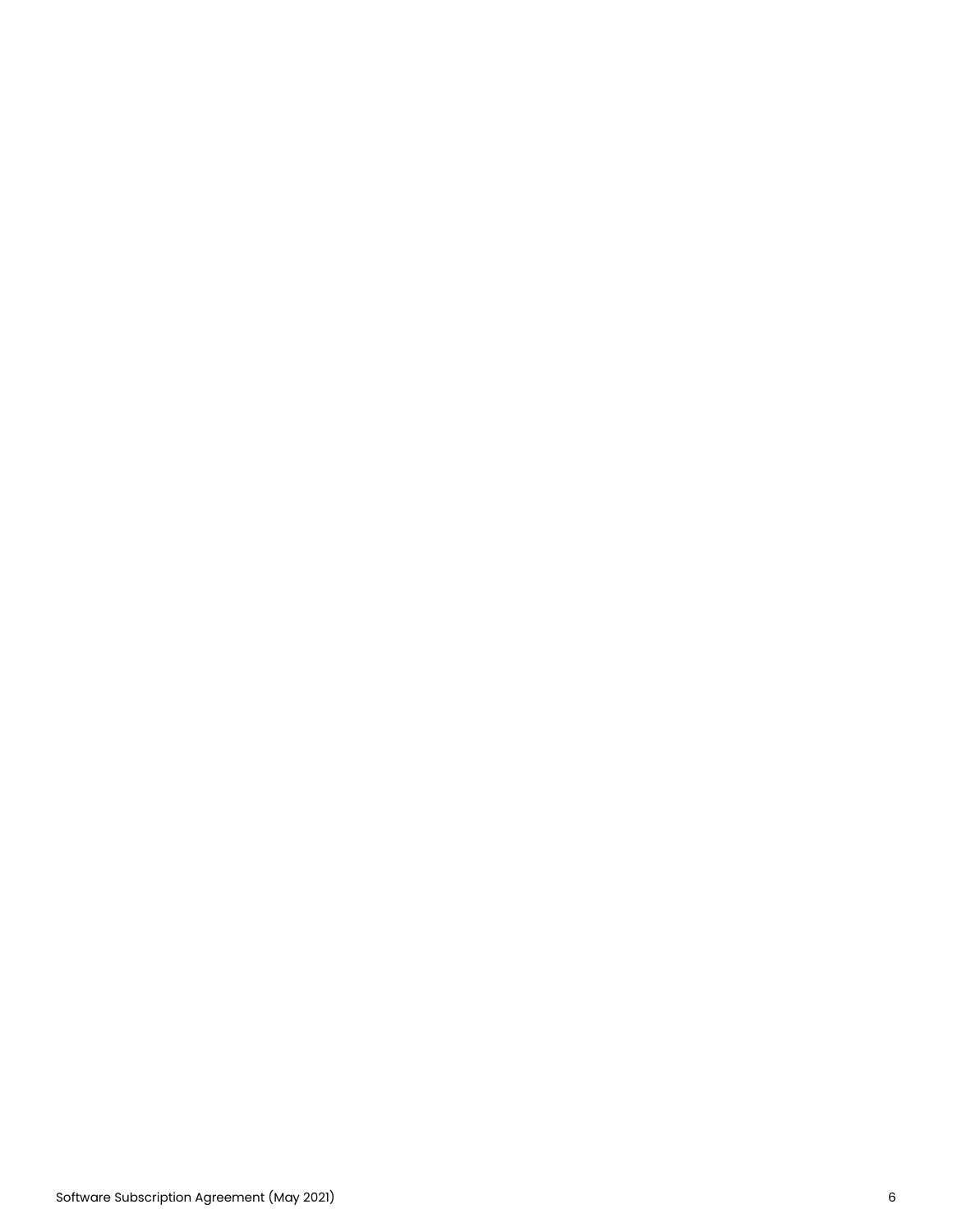### On behalf of the data exporter:

Name (written out in full): …

Position: …

Address: …

Other information necessary in order for the contract to be binding (if any):

### Customer's Stamp

Customer's binding signature:

### On behalf of the data importer:

| Name: | Wolfgang Döring |
|-------|-----------------|
|       |                 |

Position: General Counsel

Address: c/o Celonis SE, Theresienstr. 6, 80333 Munich, Germany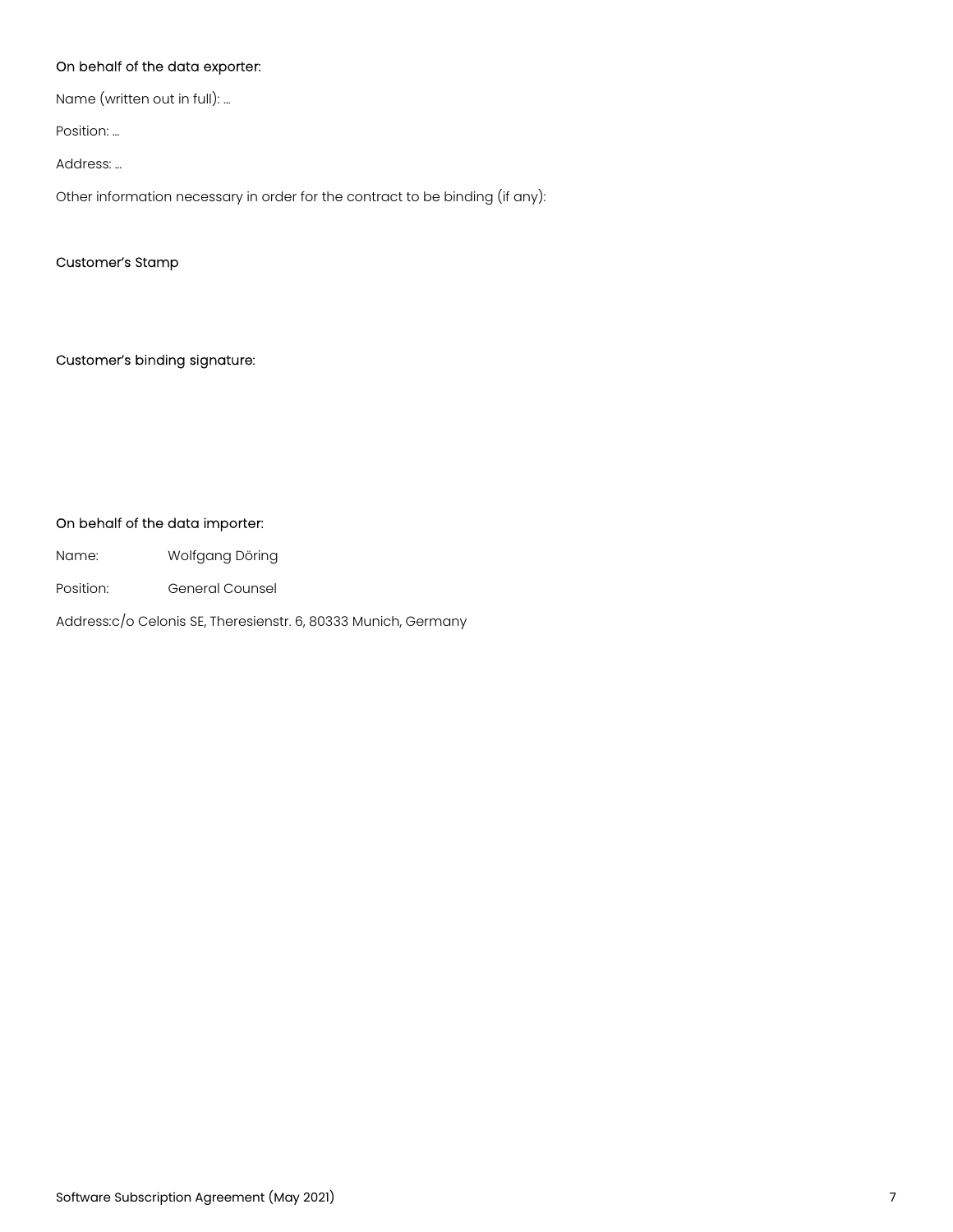### Appendix 1

#### to the Standard Contractual Clauses

This Appendix forms part of the Clauses and must be completed and signed by the parties

The Member States may complete or specify, according to their national procedures, any additional necessary information to be contained in this Appendix

### Data exporter

The data exporter is (please specify briefly your activities relevant to the transfer):

… …

### Data importer

The data importer is acting as a subprocessor of Celonis SE or one of its affiliated legal entities (each the "Celonis Contracting Entity"), which is providing the data exporter with a cloud software solution in the field of process mining.

In this respect, the data importer's personnel will operate the cloud infrastructure remotely in particular to cover 24/7 operations, handle support questions of employees of data exporter on behalf of the respective Celonis Contracting Entity and insofar may have access to personal data related to the data importer's instance of the cloud services and create and process support ticket data. Where explicitly requested by data exporter's personnel, data importer may "shadow" users and therefore see contents of the data exporter's analysed source system data.

### Data subjects

The personal data transferred concern the following categories of data subjects (please specify):

Employees of the data exporter, customers or suppliers of data exporter. Further data subjects or categories of subjects may be agreed by the parties.

### Categories of data

The personal data transferred concern the following categories of data (please specify):

Name, user name /ID, log and protocol data, business contact information such as telephone and e-mail and address data.

### Special categories of data (if appropriate)

The personal data transferred concern the following special categories of data (please specify):

Not applicable

### Processing operations

The personal data transferred will be subject to the following basic processing activities (please specify):

Provision of support services, ticketing of support requests, "shadowing" of users upon their explicit request, administration services related to cloud service hosting and operation

DATA EXPORTER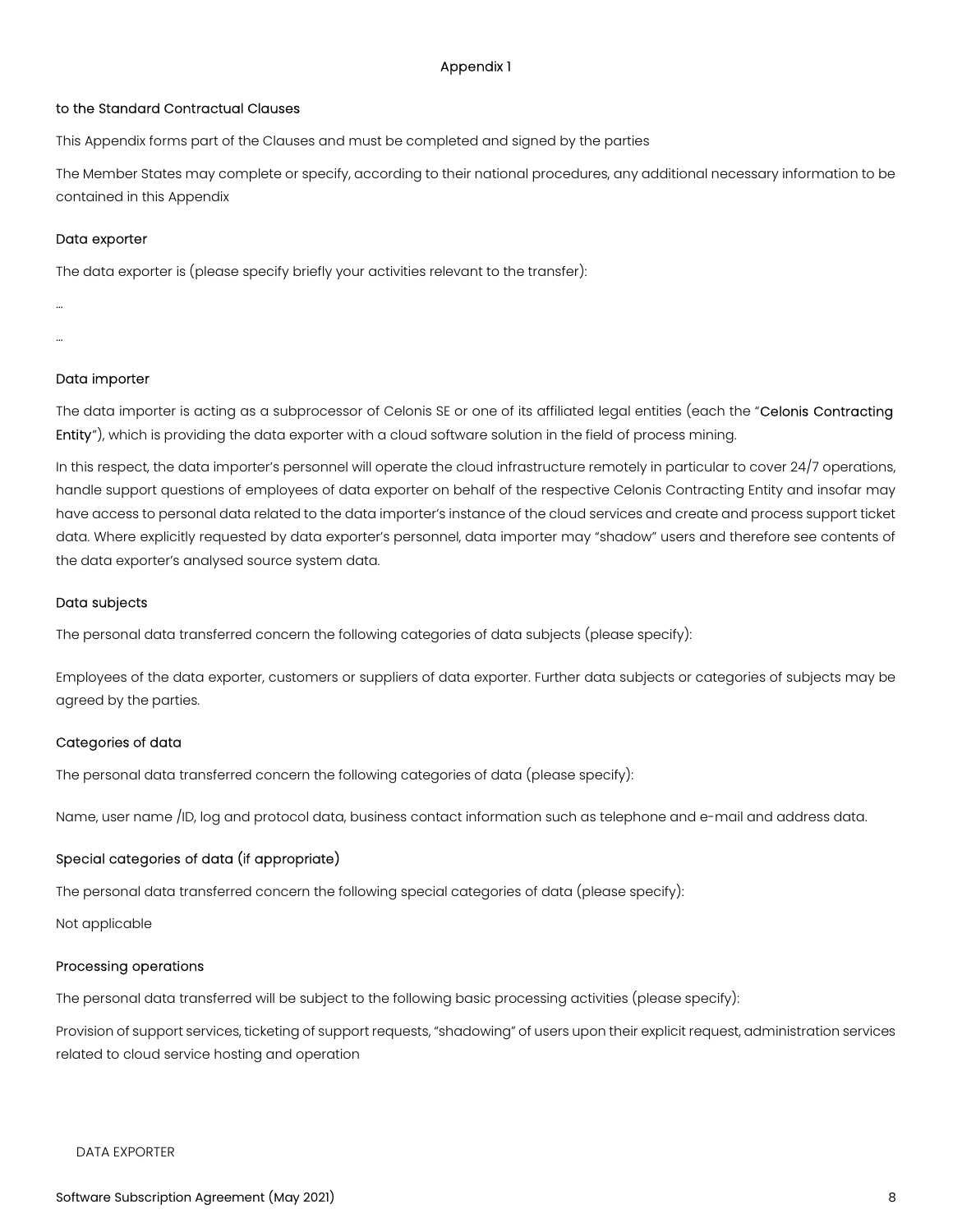Name: …

Authorised Signature …

DATA IMPORTER

Name: Wolfgang Döring

Authorised Signature: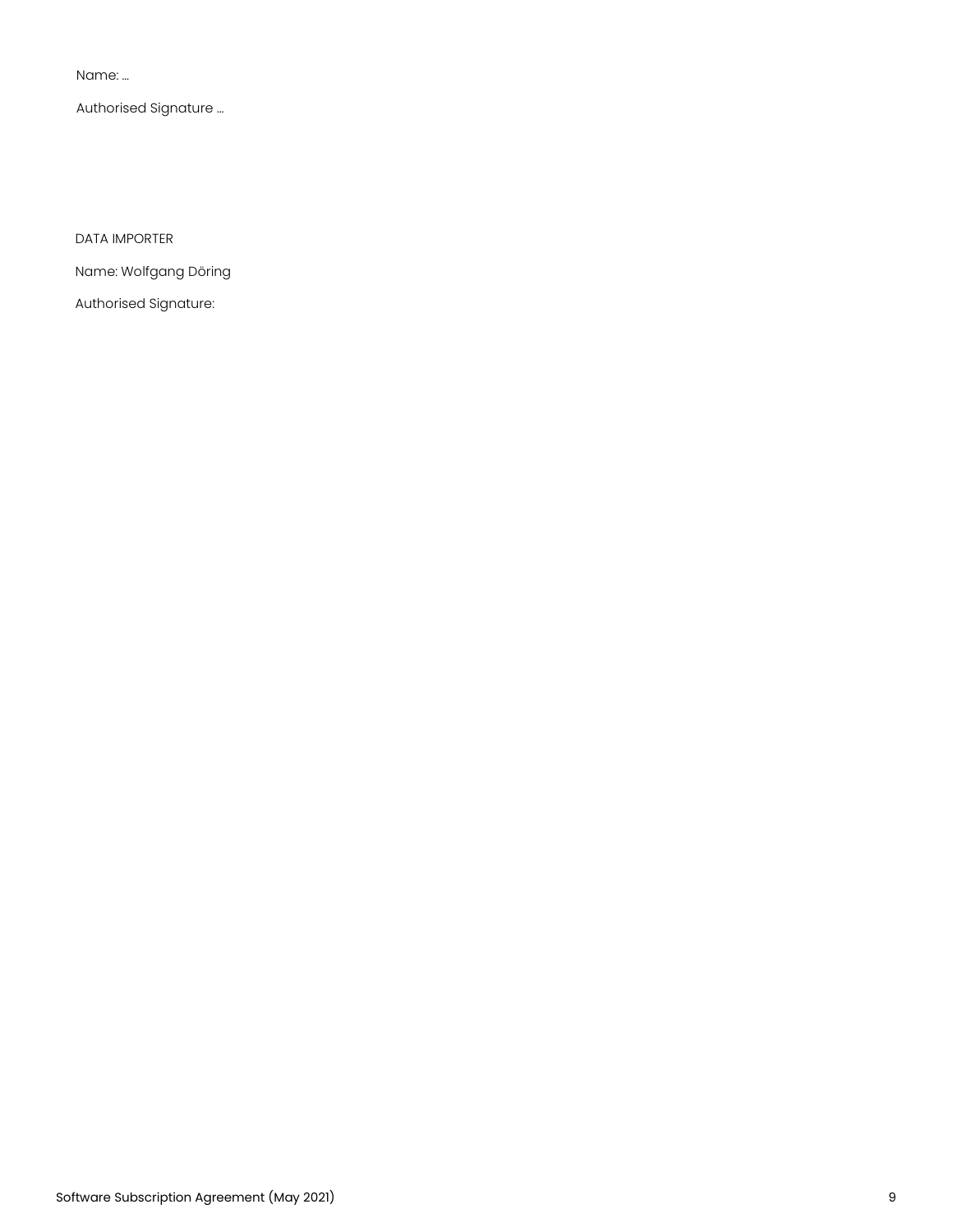### Appendix 2 - to the Standard Contractual Clauses

This Appendix forms part of the Clauses and must be completed and signed by the parties.

# Description of the technical and organisational security measures implemented by the data importer in accordance with Clauses 4(d) and 5(c):

- 1. Confidentiality
- 1.1 Entry control
- $\bowtie$  Locked building
- $\boxtimes$  Locked offices
- $\boxtimes$  Mechanical security locking system
- $\boxtimes$  Documented key issuance
- $\bigtimes$  Secure areas only accessible for employees with Key Card
- $\boxtimes$  Locked server rooms with entry control
- $\boxtimes$  Locked server cabinets
- $\boxtimes$  Electronic entry control
- $\boxtimes$  Daily security service for offices and building
- $\boxtimes$  Monitoring of all visitors during their stay in the office
- 1.2. Access control
- $\boxtimes$  Personalized user
- $\boxtimes$  Password convention with a complex password and a minimum number of characters
- $\bigtimes$  Central authentication with a user name and password
- Access blocked after too many incorrect password entries
- $\boxtimes$  Encrypted notebooks
- $\boxtimes$  A secure line connection for external access
- $\boxtimes$  Use of an up-to-date firewall

#### 1.3 Usage control

- $\times$  Role-based authorization process
- $\bigtimes$  Application-specific authentication with user name and password
- $\times$  Logging user usage
- $\boxtimes$  Encryption of mobile data media
- Allocation of authorizations only after approval by the data owner
- $\bowtie$ Protected storage of data media
- $[\times]$  Destruction of paper documents in compliance with data protection law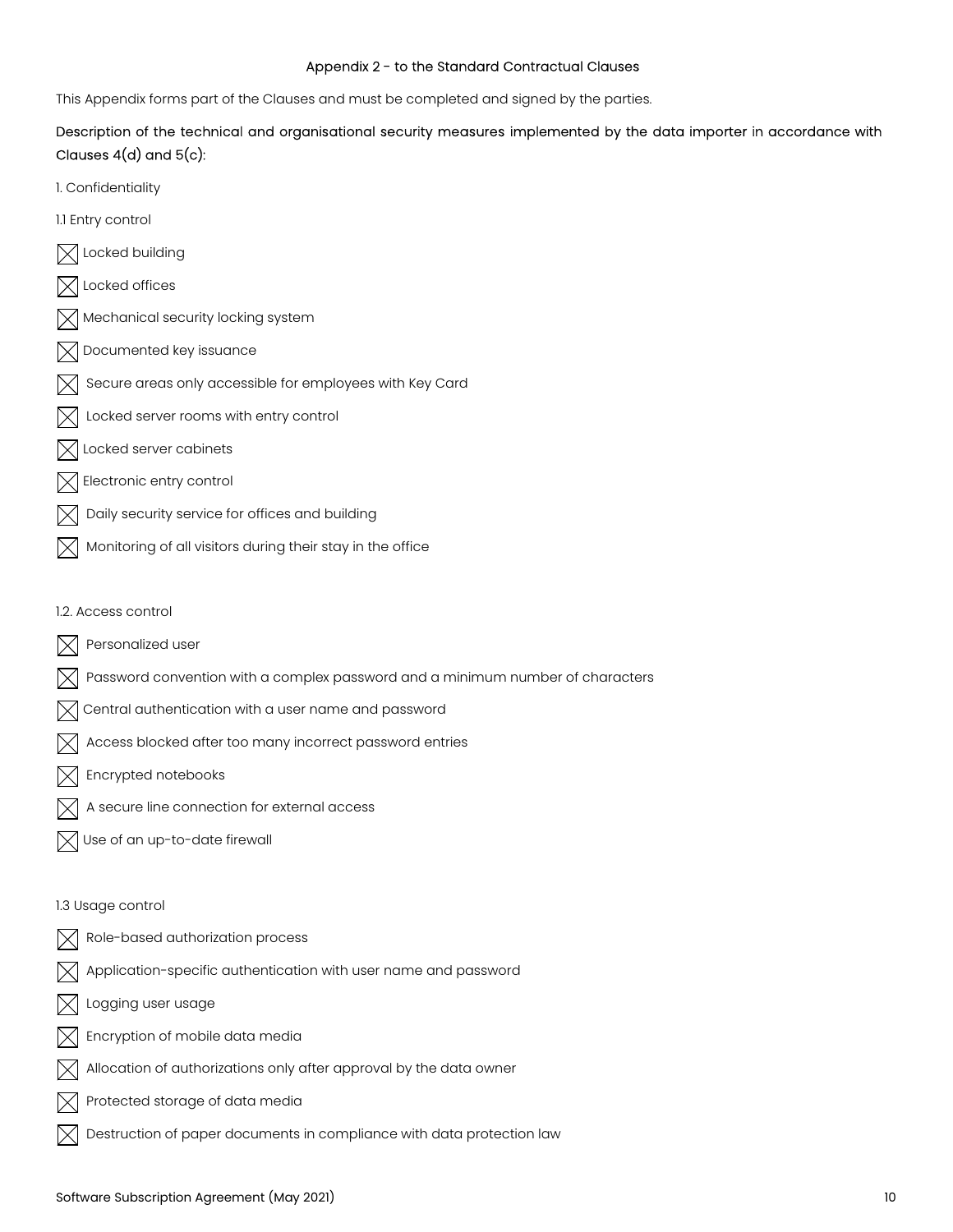

 $\bigtimes$  Administrative users are kept to a minimum and documented.

#### 1.4 Pseudonymization

 $\boxtimes$  Pseudonymization takes place immediately upon request by the client.

#### 1.5 Separation control



 $\boxtimes$  Client separation within the data processing system

 $\boxtimes$  Separation of productive and test systems

#### 2. Integrity

- 2.1 Transmission control
- $\boxtimes$  VPN connections
- $[\times]$  The use of private storage media is prohibited
- $\bigtimes$  Special protection when physically transporting data media

#### 2.2 Input control

- $\bigtimes$  Traceability when assigning, changing and deleting user authorizations
- 2.3 Contractual order control
- $\bigtimes$  Documentation of processing activities
- $\boxtimes$  Careful selection of processors
- $\bigtimes$  No use of processors who have not entered into agreement pursuant to Article 28 GDPR
- $\bigtimes$  Written agreement with the processor on the data protection minimum standard
- $\chi$  Appropriate monitoring of the processor
- $\bigtimes$  Assuring compliant destruction or return of the data upon completion of the assignment

#### 3. Availability and reliability

- $\bigtimes$  Routine documented patch management for end servers
- $\boxtimes$  Routine documented patch management for end devices
- $\boxtimes$  Downloading security-critical patches within 72 hours
- $\boxtimes$  Data storage on storage system
- $\boxtimes$  Uninterrupted power supply
- $\boxtimes$  Early fire detection